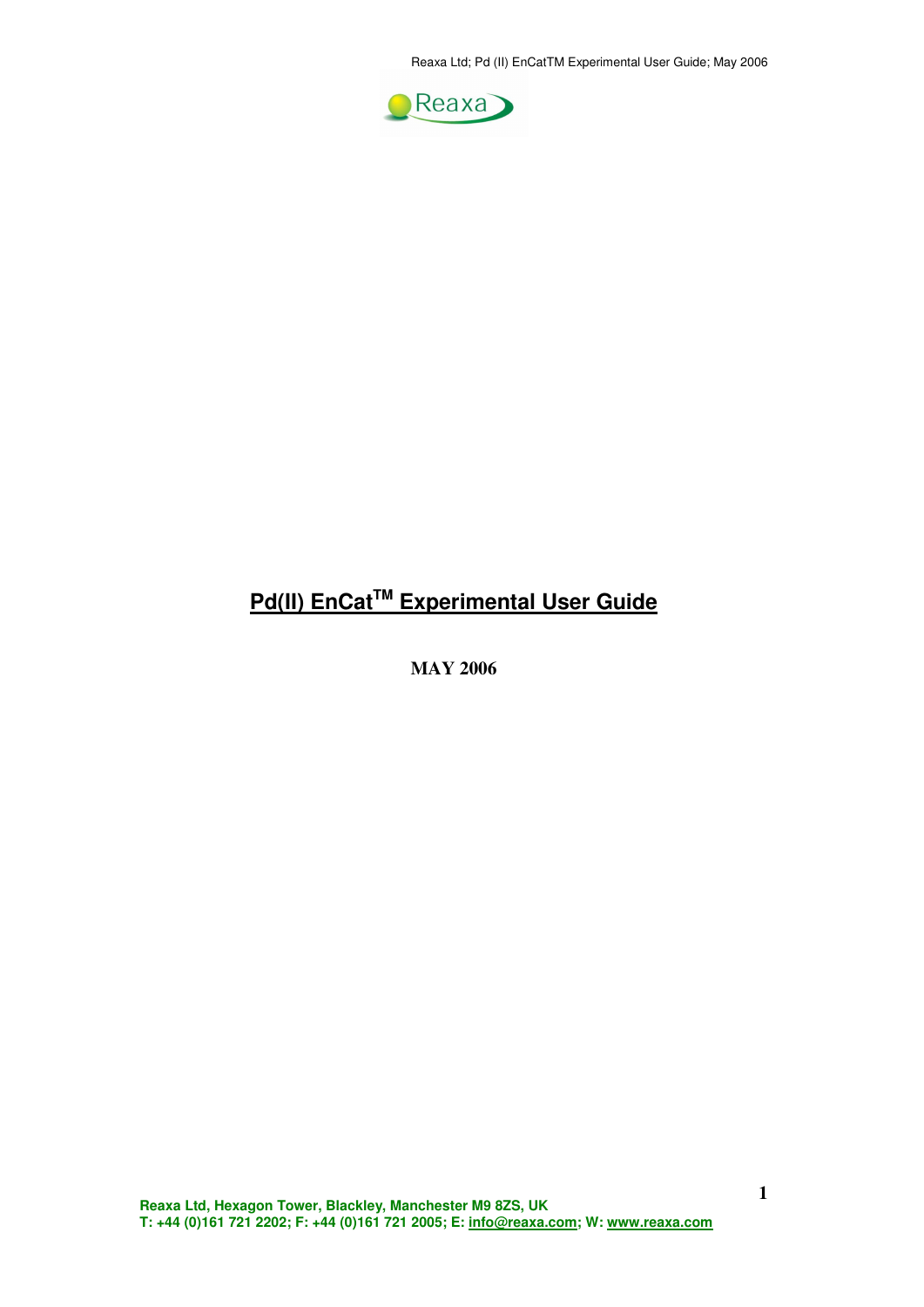

| <b>Contents</b>                                                                       | Page            |
|---------------------------------------------------------------------------------------|-----------------|
| Introduction                                                                          | 3               |
| Commercially Available Pd (II) EnCat™ Products                                        | 3               |
| Pictorial of Pd EnCat™ Products                                                       | 3               |
| <b>Tailored Catalysts</b>                                                             | $\overline{4}$  |
| Development Catalysts                                                                 | 4               |
| <b>Metal Recovery</b>                                                                 | 4               |
| <b>GMP Grade</b>                                                                      | 4               |
| General                                                                               | 5               |
| Appearance and Characteristics                                                        | $\overline{5}$  |
| <b>Reaction Solvent Selection</b>                                                     | 6               |
| Solvent/ Catalyst Leaching Experiments                                                | 6               |
| Catalyst Recovery and Recycling                                                       | 6               |
| Storage and Handling                                                                  | 6               |
| Chemical Reactions Using Pd EnCat™ Catalysts                                          | 7               |
| <b>Heck Coupling</b>                                                                  | 7               |
| Substrates                                                                            | 7               |
| Base                                                                                  | $\overline{7}$  |
| General Experimental                                                                  | $\overline{7}$  |
| <b>Specific Heck Reaction Systems</b>                                                 | 8               |
| Comparison of Pd (II) EnCat™ in Heck Reaction of n-Butyl Acrylate                     | 8               |
| Comparison of Pd (II) EnCat™ in Heck Reaction of tert-Butyl Acrylate                  | 8               |
| <b>Suzuki Coupling</b>                                                                | 10              |
| <b>Catalyst Selection</b>                                                             | 10              |
| Substrates                                                                            | 10              |
| Base                                                                                  | 11              |
| Ligands                                                                               | 11              |
| Reaction Kinetic Studies for Suzuki with Added Triphenylphosphine                     | 11              |
| Catalyst Recycling                                                                    | 11.             |
| Example of Pd(II) EnCat™ 40 or 30 Recycle in Susuki Coupling:                         | 12 <sup>2</sup> |
| <b>Reaction Kinetic Studies</b>                                                       | 12 <sub>2</sub> |
| Comparison of Pd (II) EnCat™ in the Suzuki Coupling of 2-Bromo-p-xylene               | 13              |
| Use of Pd(II) EnCat™ BINAP30 in Suzuki Reactions                                      | 14              |
| General Experimental                                                                  | 14              |
| Reaction Kinetics of Pd (II) EnCat™ BINAP30 in Standard Screening Reaction            | 15              |
| Reactions under Mild or (Semi) Continuous Conditions with Homogeneous Bases           | 15              |
| Results of Using Pd(II) EnCat <sup>TM</sup> 40 in the Presence of Tetra-butylammonium | 16              |
| <b>Bases</b>                                                                          | 16              |
| Results Using Pd(II) EnCat™ 30 in the Presence Tetrabutylammonium Bases               | 17              |
| Boronate Ester Susuki Coupling Using Pd(II) EnCat™ 30                                 | 17              |
| Microwave Assisted Suzuki Couplings                                                   | 18              |
| Procedure Using Pd(II) EnCat™ 40                                                      | 18              |
| <b>Specific Examples</b>                                                              | 19              |
| <b>Experimental Conditions</b>                                                        | 20              |
| <b>Continuous Flow Suzuki Reactions</b>                                               | 21              |
| <b>Stille Reactions</b><br>Using Pd(II) EnCat™ 30 and 40                              | 21              |
| Catalyst Recovery and Reuse                                                           | 21<br>22        |
| <b>Carbonylation Reactions</b><br>Using Pd(II) EnCat™ 30 and 40<br><b>References</b>  | 22<br>23        |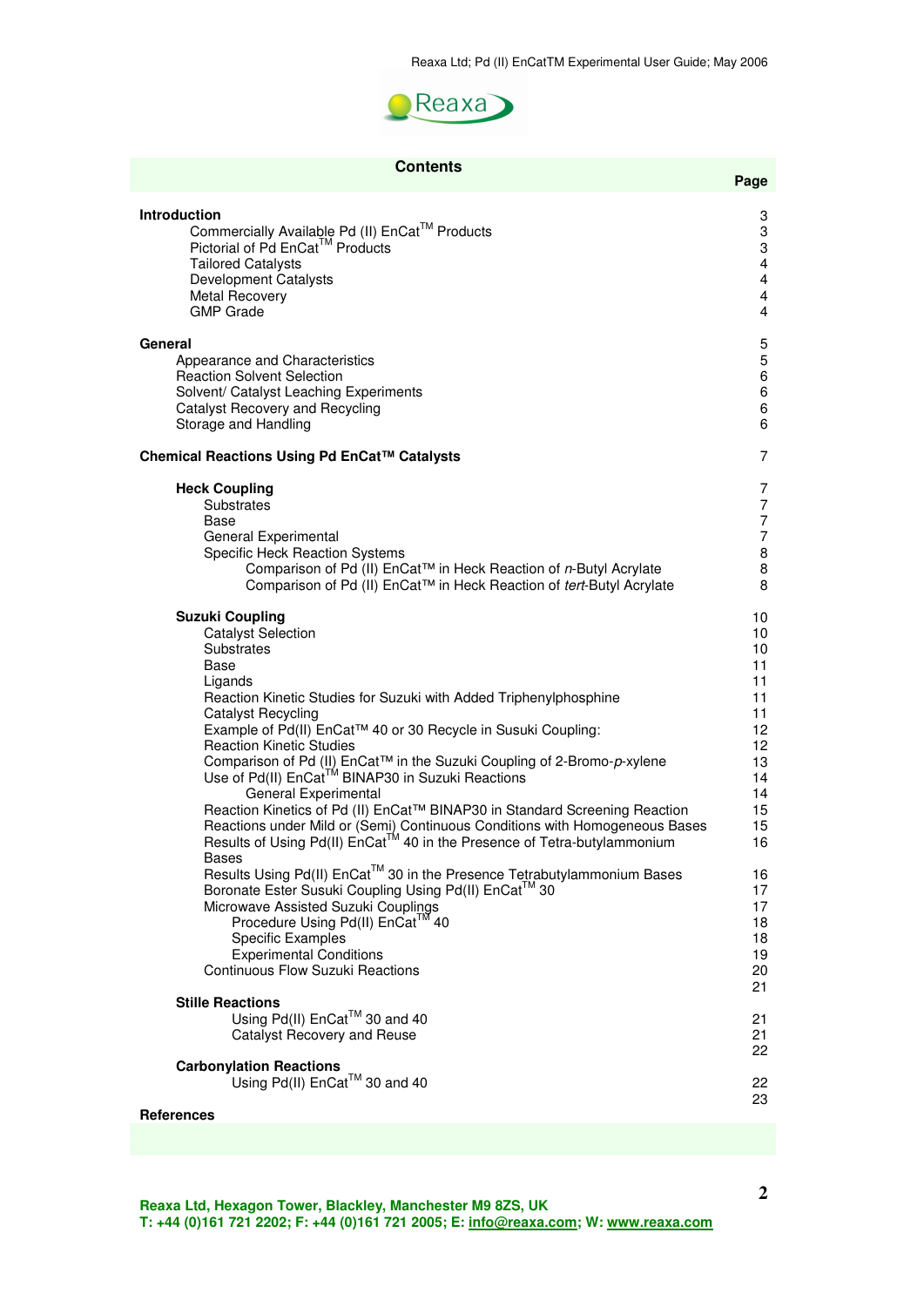

#### **Introduction**

Reaxa's palladium  $Encat<sup>TM</sup>$  range of catalysts represent a versatile family of heterogeneous microencapsulated palladium(II) and palladium(0) catalysts (-see separate User Guide for Pd(0)  $Encat^{TM}$  products) offering many of the benefits of homogeneous catalysts with the ease of handling and recycle potential of heterogeneous catalysts. Low metal contamination of product and waste stream is a particular feature of this technology.

## **Commercially Available Pd (II) EnCatTM Products\***

Commercially available products are shown in the table below. The product range is also available from Sigma-Aldrich as a Catalyst Screening Toolkit (Pd EnCat™ Kit, Catalogue No. 666335, www.sigma-aldrich.com).

| <b>Product</b>                | <b>Aldrich Cat.</b><br>No. | <b>Pd Content %</b><br>W/W | <b>Pd loading</b><br>mmol/g | P loading<br>mmol/g      | Co-encapsulated<br>ligand                       |
|-------------------------------|----------------------------|----------------------------|-----------------------------|--------------------------|-------------------------------------------------|
| Pd(II) EnCat™ 30              | 64,471-4                   | 4.3                        | 0.40                        | $\overline{\phantom{0}}$ | None                                            |
| Pd(II) EnCat™ 40              | 64,472-2                   | 4.6                        | 0.43                        |                          | None                                            |
| Pd(II) EnCat™<br><b>TPP30</b> | 64,470-6                   | 4.7                        | 0.44                        | 0.30                     |                                                 |
| Pd(II) EnCat™<br>TOTP30       | 64,649-2                   | 4.7                        | 0.44                        | 0.20                     | .p<br>$\overline{\mathbf{3}}$                   |
| Pd(II) EnCat™<br>BINAP30      | 65,869-3                   | 4.7                        | 0.44                        | 0.22                     | PPh <sub>2</sub><br>PP <sub>h<sub>2</sub></sub> |
| Pd EnCat™ Kit                 | 666335                     |                            |                             |                          |                                                 |

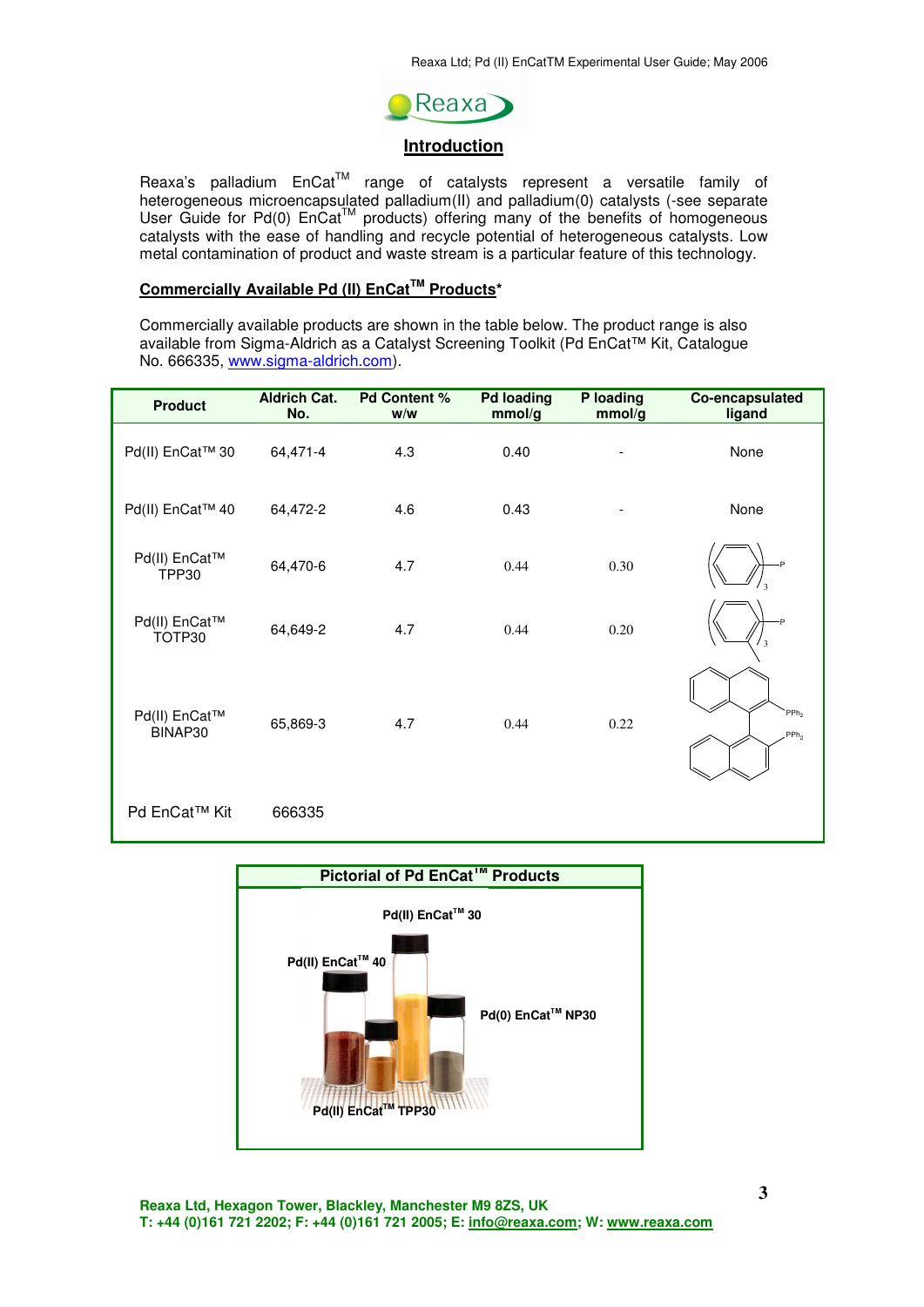

#### **Tailored Catalysts**

Based on extensive experience in encapsulation technology, Reaxa scientists are positioned to offer custom development programmes to microencapsulate specific homogeneous catalysts of interest to the customer.

Catalyst modification takes into account process optimisation which can be achieved through manipulation of variables such as ligand type, porosity, crosslink density, matrix components, and metal and ligand loading.

#### **Development Catalysts**

The Pd EnCat™ product range is continually under development by Reaxa scientists. A range of development catalysts can be made available to clients for evaluation on studies. For details of available catalysts please enquire at **info@reaxa.com**.

Pd(II) EnCat™ polyTPP30 is the latest development product offering significantly reduced Pd and phosphine leaching over existing products and excellent catalytic activity.

#### **Metal Recovery**

For all Pd EnCat™ catalysts the value of the metal may be recuperated by incineration of the catalyst after use. Reaxa is also pleased to offer through partnership with Umicore, (www.umicore.com) complete metal management solutions.

#### **GMP Grade**

Regulatory support files are available upon request (info@reaxa.com) for each of the Pd EnCat™ products to support their use in GMP pharmaceutical manufacturing.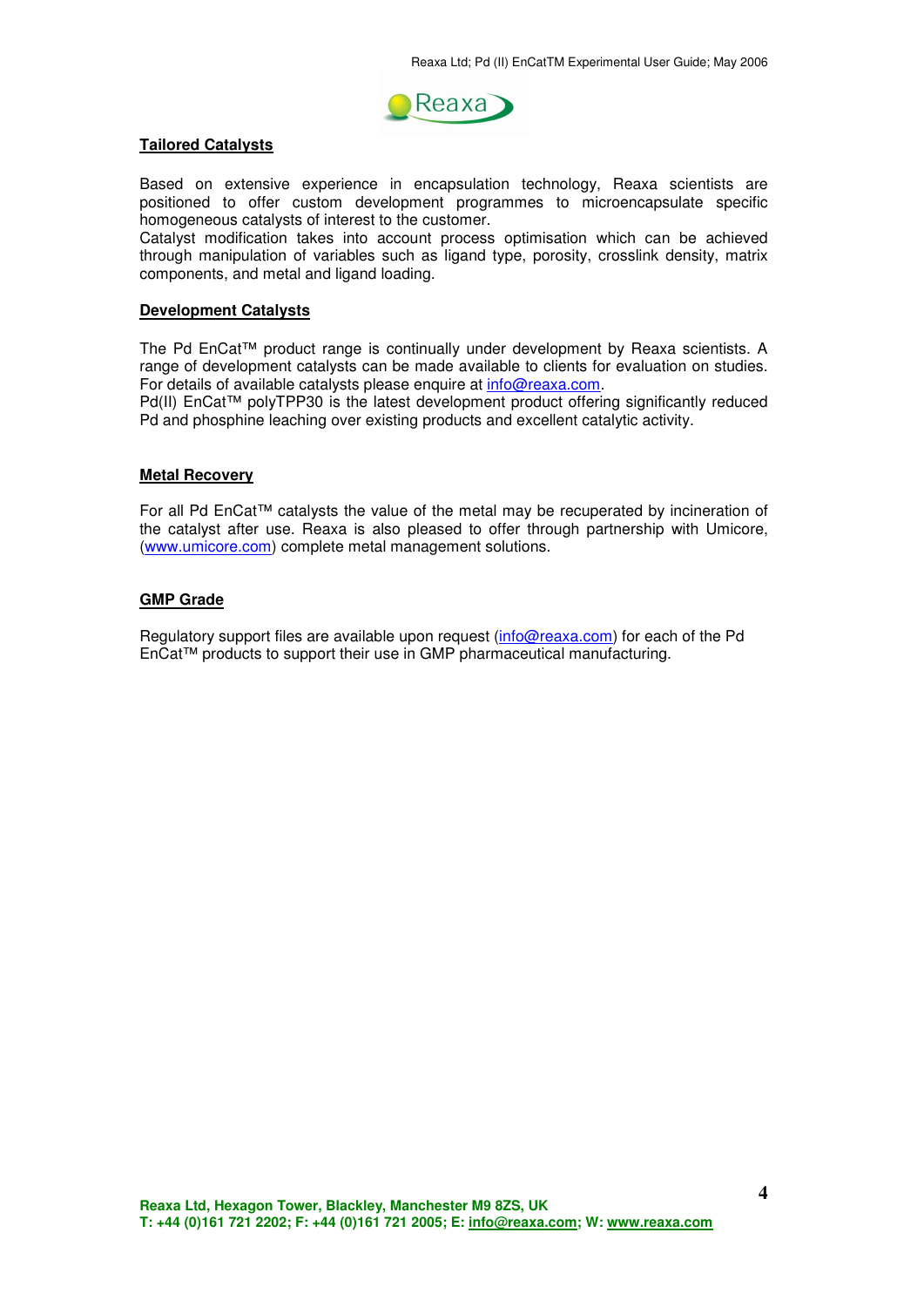

#### **Appearance and Characteristics**

- Average bead size range for all standard products is 75-250 micron
- Beads are highly cross-linked and do not swell in most common organic solvents
- EnCat™ beads are generally mechanically robust
- The metal is homogeneously distributed throughout the bead
- No special storage conditions are required



**Fig 1** SEM image of Pd EnCat™ beads





**Fig 3** Optical microscope image of Pd EnCat™ beads

#### **Notes:**

 $Pd(II)$  EnCat<sup>TM</sup> 30 is a more porous version of Pd (II) EnCat<sup>TM</sup> 40 with improved accessibility for substrates.

Pd(II) EnCat<sup>™</sup> TPP30, TOTP30 and BINAP30 contain co-encapsulated ligands, triphenylphosphine, tri-o-tolylphosphine and bis(diphenylphosphino) -1,1'-binaphthyl, respectively.

The ligand to palladium level is selected by extensive optimisation of the activity of the catalyst in Suzuki reactions.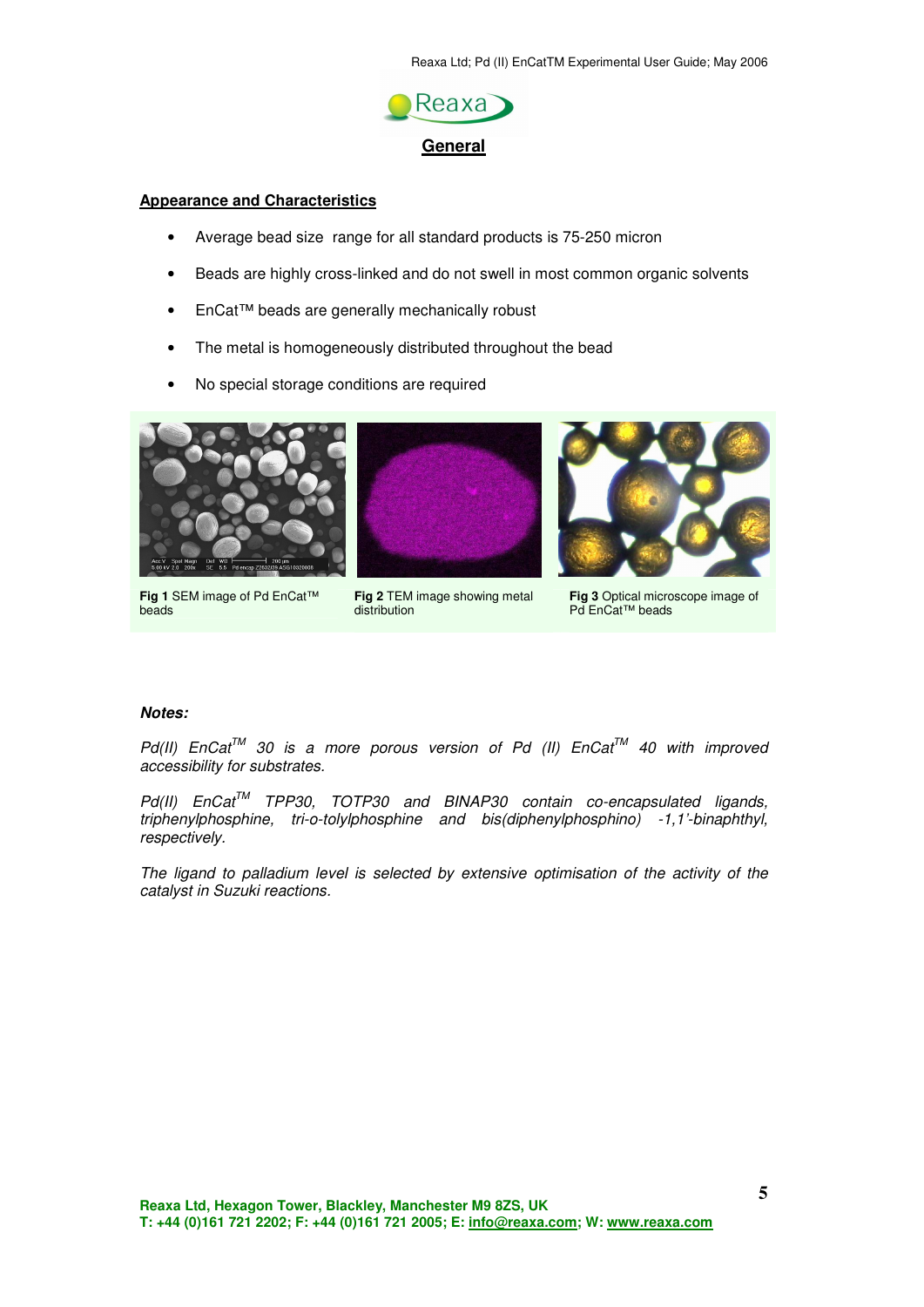

#### **Reaction Solvent Selection**

Bi-phasic solvent systems (e.g. toluene/water) should be avoided as agglomeration and precipitation of Pd(II)  $Encat^M$  at the aqueous/organic interface can occur with the catalyst adhering loosely to the reactor walls.

Most other polar and alcoholic solvents work well with  $Pd(II)$  EnCat<sup>TM</sup> giving low levels of Pd leaching. Slightly increased palladium leaching is observed when coordinating solvents, which can swell the polyurea matrix, are used. Typical examples are N,Ndimethylacetamide (DMA) and N,N-dimethylformamide (DMF), where increased leaching occurs at temperatures  $>80^{\circ}$ C.

#### **Solvent/ Catalyst Leaching Experiments**

Suspensions of Pd(II)  $Encat^{TM}$  40 or Pd(II)  $Encat^{TM}$  30 (0.3g) were stirred at 80°C in various solvents (10 ml) at 80°C for 48 hours. The following levels of palladium were detected in the solvent phase:

| <b>Solvent</b> |          | Pd(II) EnCat™ 40 | Pd(II) EnCat™ 30 |          |
|----------------|----------|------------------|------------------|----------|
|                | Pd (ppm) | % Leached        | Pd (ppm)         | %Leached |
| THF            | 1        | 0.15             | 4                | 0.31     |
| Acetone        | $<$ 1    | < 0.15           | 1                | 0.08     |
| Ethanol        | $<$ 1    | < 0.15           | $<$ 1            | < 0.08   |
| Acetonitrile   | 1        | 0.15             | $<$ 1            | < 0.08   |
| IPA            | $<$ 1    | < 0.15           | $<$ 1            | < 0.08   |
| Toluene        | $<$ 1    | < 0.15           | $<$ 1            | < 0.08   |
| Dioxane        | 1        | 0.15             | $<$ 1            | < 0.08   |
| Ethyl acetate  | $<$ 1    | < 0.15           | $<$ 1            | &0.08    |
| DMF            | 7        | 1.08             | 5                | 0.39     |
| DMA            | 6        | 0.93             | 3                | 1.01     |

#### **Catalyst Recovery and Recycling**

 $Pd(II)$  EnCat<sup>TM</sup> 30 and Pd(II) EnCat<sup>TM</sup> 40 catalysts can be recycled, and examples are included within this document to demonstrate catalyst recovery and re-use without significant loss in activity.

#### **Storage and Handling**

Unlike other palladium catalysts, Pd(II)  $End^{\text{TM}}$  is stable to storage and use in air. The catalysts may be weighed out on the bench using normal methods. It should be noted that as the catalysts are in free-flowing form, static charge may make weighing small quantities tricky; hence plastic weighing boats should be avoided.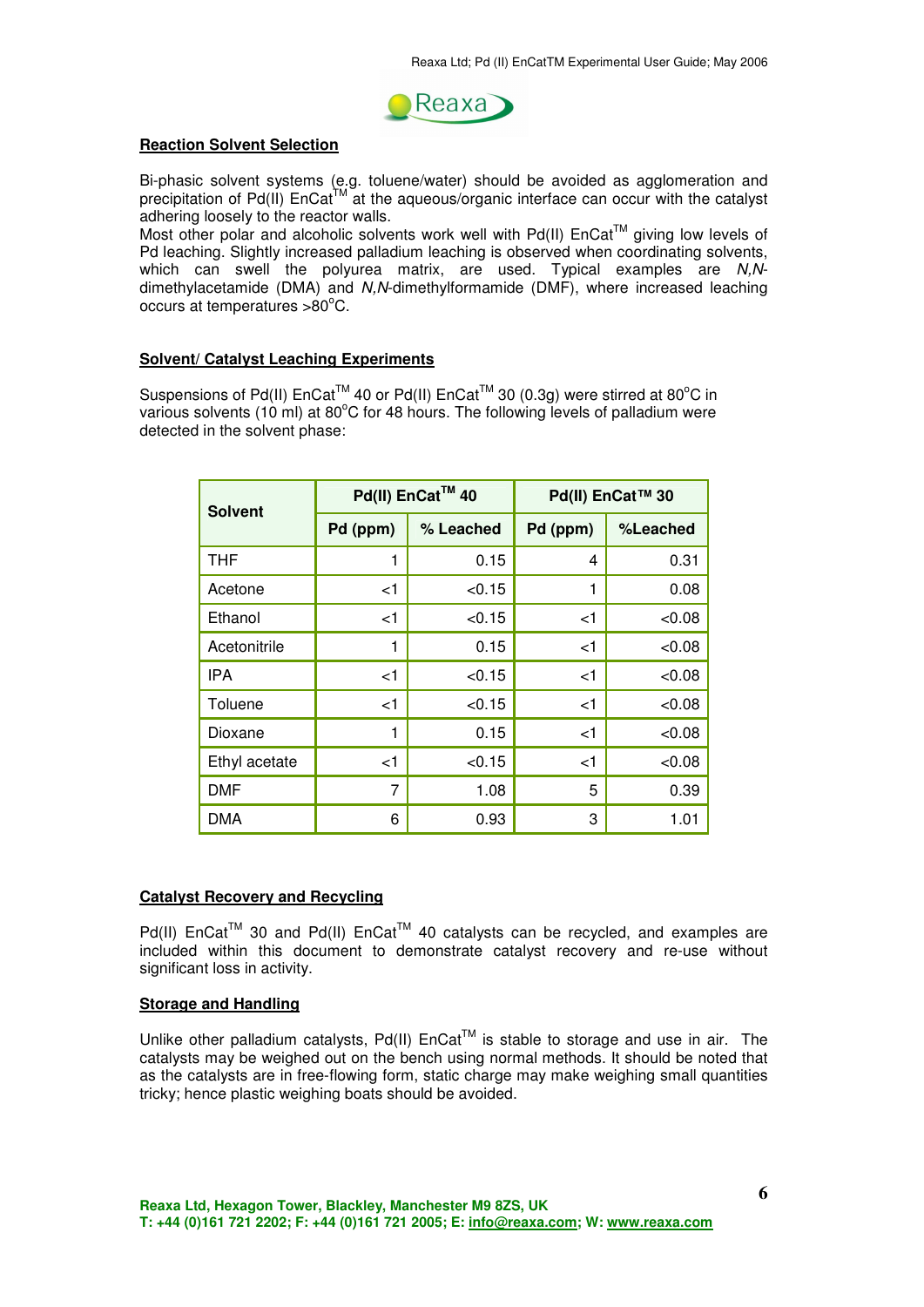

## **Chemical Reactions Using Pd EnCat™ Catalysts**

#### **Heck Coupling**

Heck reactions involve the coupling of olefins with alkyl, aryl and alkenyl halides<sup>1</sup>. A wide range of electron-rich (deactivated) and electron-poor (activated) substrates have been coupled with various grades of Pd  $\text{Enc}^{\text{TM}}$  achieving good conversions to product<sup>2</sup>.



#### **Substrates**

The following table summarises some of the substrates, which have been successfully coupled in high yield using Pd EnCat™ catalysts:

| Olefin              |              |                                  |               |
|---------------------|--------------|----------------------------------|---------------|
|                     | Br-          | $Br-$                            | $Br-$         |
|                     | -F<br>$Br-$  | $-$ OH<br>Br-                    | $-NO2$<br>Br- |
| <b>Aryl halides</b> | $Br-$<br>-N) | -OMe<br>Br-                      | Br-           |
|                     | $-$ OH       | "N <sub>HCI</sub><br>$Br-$<br>Ų. | Br<br>N       |
|                     |              | Br-                              |               |

General: 1.2 eq alkene, 1 eq aryl halide, 2.4 eq base, 5 mol% Pd EnCat<sup>™</sup>, 100<sup>o</sup>C, Toluene/Dioxane

#### **Base**

Pd  $End<sup>TM</sup>$  can be used effectively with a wide selection of organic and inorganic bases such as tetra-butylammonium acetate, tetra-butylammonium bromide, potassium carbonate and caesium carbonate. In general, higher levels of conversions were achieved using organic bases (see later sections).

#### **General Experimental**

The olefin substrate (1.2 mmol, 1.2eq) was dissolved in toluene (5ml) and tetra-nbutylammonium acetate (2.4 mmol, 2.4 eq) was added. 0.4mmol/g Pd EnCat™ (0.12g, 5 mol%) was added followed by the aryl halide (1 mmol, 1 eq) and the mixture agitated for up to 48 hours at  $100^{\circ}$ C. The mixture was then cooled to room temperature and filtered through a sintered funnel. The filtrate was concentrated under reduced pressure to afford

**Reaxa Ltd, Hexagon Tower, Blackley, Manchester M9 8ZS, UK T: +44 (0)161 721 2202; F: +44 (0)161 721 2005; E: info@reaxa.com; W: www.reaxa.com**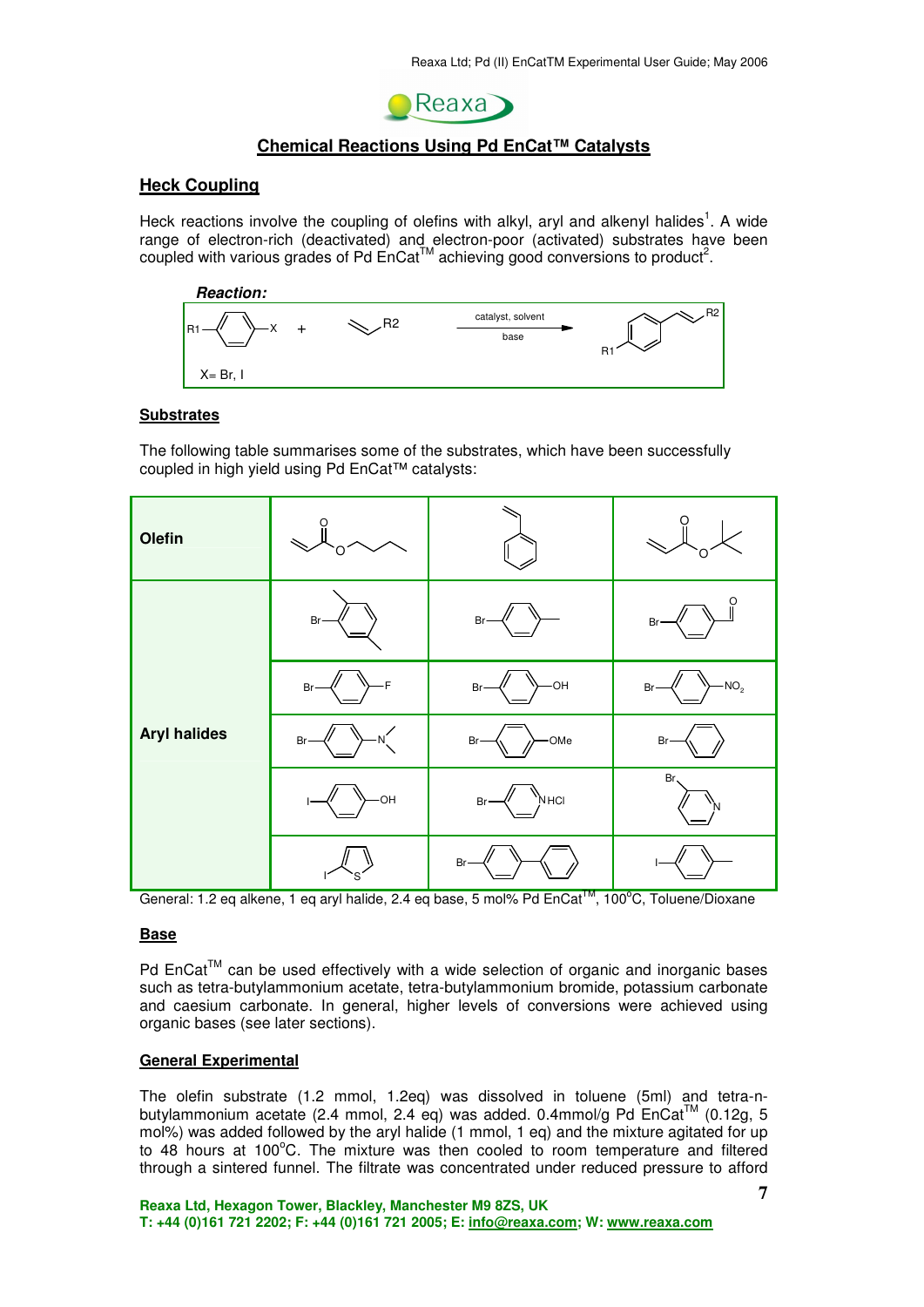

the oily cinnamate product. The residual palladium content in the crude product was determined by ICP analysis. Typically, levels of palladium of <90ppm (generally 30-60ppm) and phosphorus levels of <120ppm (where applicable) were detected in the crude products.

#### **Specific Heck Reaction Sysems**

#### **Comparison of Pd (II) EnCat™ in Heck Reaction of n-Butyl Acrylate**

#### **Reaction:**



In a 25ml reaction tube, n-butyl acrylate (0.15g, 1.2 mmol) was dissolved in toluene (5 ml) and tetrabutylammonium acetate (0.72g, 2.4 mmol) added. Pd EnCat™ (0.12g, 5 mol%) was added to the mixture followed by 4-bromobenzaldehyde (0.19g, 1 mmol). The contents of the reaction tube were stirred at  $100^{\circ}$ C for 48 hours.

The mixture was analysed at regular intervals to measure % conversion (see graph below), after which it was cooled and the beads filtered off. The filtrate was concentrated under vacuum to yield the oily cinnamate product.



**Fig 4** Comparison of Pd (II) EnCat™ in Heck reaction of n-butyl acrylate

#### **Comparison of Pd (II) EnCat™ in Heck Reaction of tert-Butyl Acrylate**



In 25ml reaction tube, tert-butyl acrylate (0.15g, 1.2 mmol) was dissolved in dioxane (5 ml) and tetra-butylammonium acetate (0.72g, 2.4 mmol) added. Pd EnCat™ 30 (0.12g, 5 mol%) was then added to the mixture followed by 4-bromobenzene (0.19g, 1 mmol). The contents of the reaction tube were stirred at  $100^{\circ}$ C for 48 hours. The mixture was analysed at regular intervals to measure % conversions (see graph below), after which it was cooled

**Reaxa Ltd, Hexagon Tower, Blackley, Manchester M9 8ZS, UK T: +44 (0)161 721 2202; F: +44 (0)161 721 2005; E: info@reaxa.com; W: www.reaxa.com**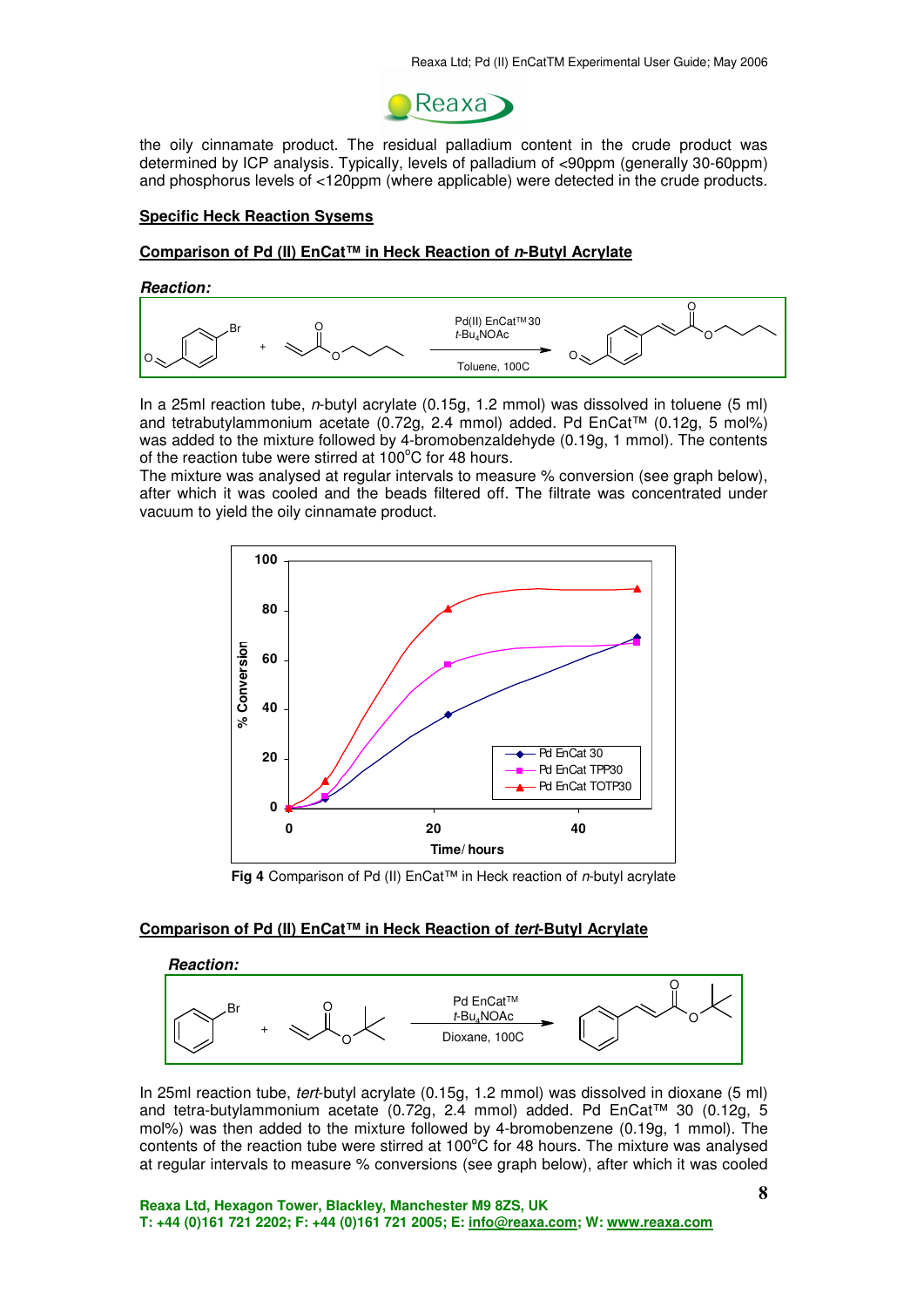

and the beads filtered off. The filtrate was concentrated under vacuum to yield the oily cinnamate product. The reaction was repeated under the same conditions using Pd  $Enccat<sup>TM</sup> BINAP30$  giving the following results:



**Fig 5** Comparison of Pd (II) EnCat™ in Heck reaction of tert-butyl acrylate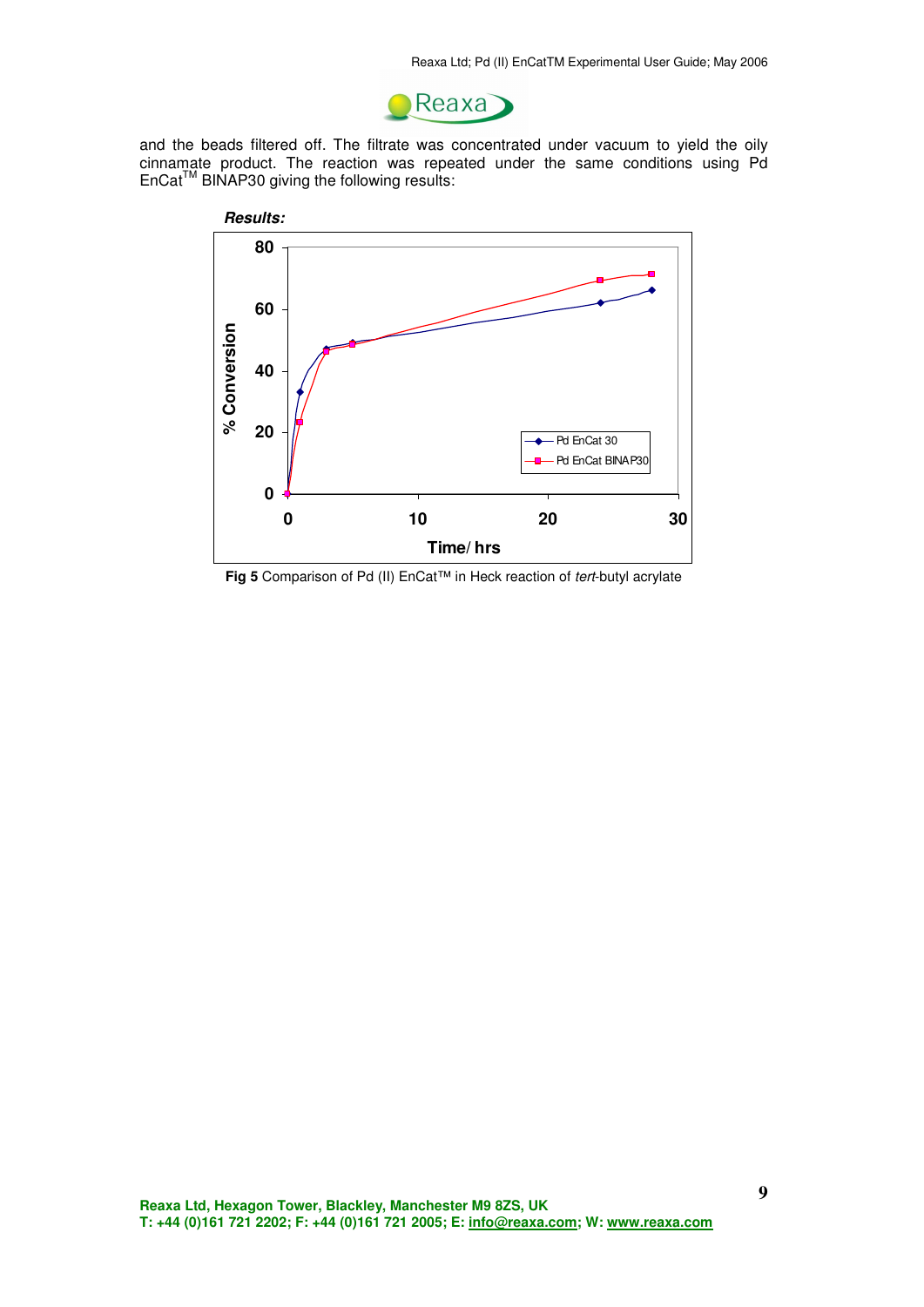

## **Suzuki Coupling**



Suzuki reactions involve the coupling of organoboron compounds with alkyl, aryl and alkenyl halides or triflates. A wide range of electron-rich (deactivated) and electron-poor (activated) substrates have been used with various grades of Pd(II)  $Encat<sup>TM</sup>$  catalysts achieving good conversions to product<sup>2</sup>.

In general, palladium levels of <30ppm (generally 5-10ppm) and phosphorus levels of <80ppm (where applicable) were detectable in the crude products.

#### **Catalyst Selection**

In order to select the best Pd(II)  $Endat^{\text{TM}}$  catalyst for a particular Suzuki coupling it is recommended screening several of the standard grades including Pd(II)  $\text{Enc}^{\text{TM}}$  30, Pd(II)  $Endat_{\text{max}}^{\text{TM}}$  TPP30, Pd(II)  $Endat_{\text{max}}^{\text{TM}}$  TOTP30 and Pd(II)  $Endat_{\text{max}}^{\text{TM}}$  BINAP30. If the Pd(II)  $Encat<sup>TM</sup>$  30 catalysed reaction is slow then screening of separately added phosphine ligands (TPP, BINAP etc) is recommended.

In general, for activated Suzuki Coupling substrates adequate conversions are often achieved through use of Pd EnCat™ 30 without addition of an activating phosphine ligand. For more difficult couplings with, for example, electron rich aryl bromides, a Pd EnCat™ grade with a co-encapsulated phosphine ligand or post addition of activating ligand to Pd EnCat 30 may be required.

#### **Substrates**

The following table shows a selection of the substrates which have been successfully coupled in high yield using Pd(II)  $\text{Enc}^{\text{TM}}$  catalysts:

| <b>Boronic acids</b> | $-B(OH)_{2}$<br>MeO- | $-B(OH)_{2}$    | $-B(OH)_{2}$<br>$HO2$ C- |
|----------------------|----------------------|-----------------|--------------------------|
|                      | Br-                  | Br-             | -Me<br>$Br-$             |
|                      | -F<br>Br-            | $-OH$<br>$Br-$  | $-NO2$<br>$Br -$         |
| <b>Aryl halides</b>  | $Br-$<br>'N.         | -OMe<br>Br-     | Br-                      |
|                      | HO-                  | ``Мнсі<br>$Br-$ | Br,<br>'N                |
|                      |                      | Br-             |                          |

General: 1.5 eq boronic acid, 1 eq aryl halide, 3 eq base, 3 mol% Pd(II) EnCat<sup>™</sup>, 80°C, IPA

## **Base**

**Reaxa Ltd, Hexagon Tower, Blackley, Manchester M9 8ZS, UK T: +44 (0)161 721 2202; F: +44 (0)161 721 2005; E: info@reaxa.com; W: www.reaxa.com**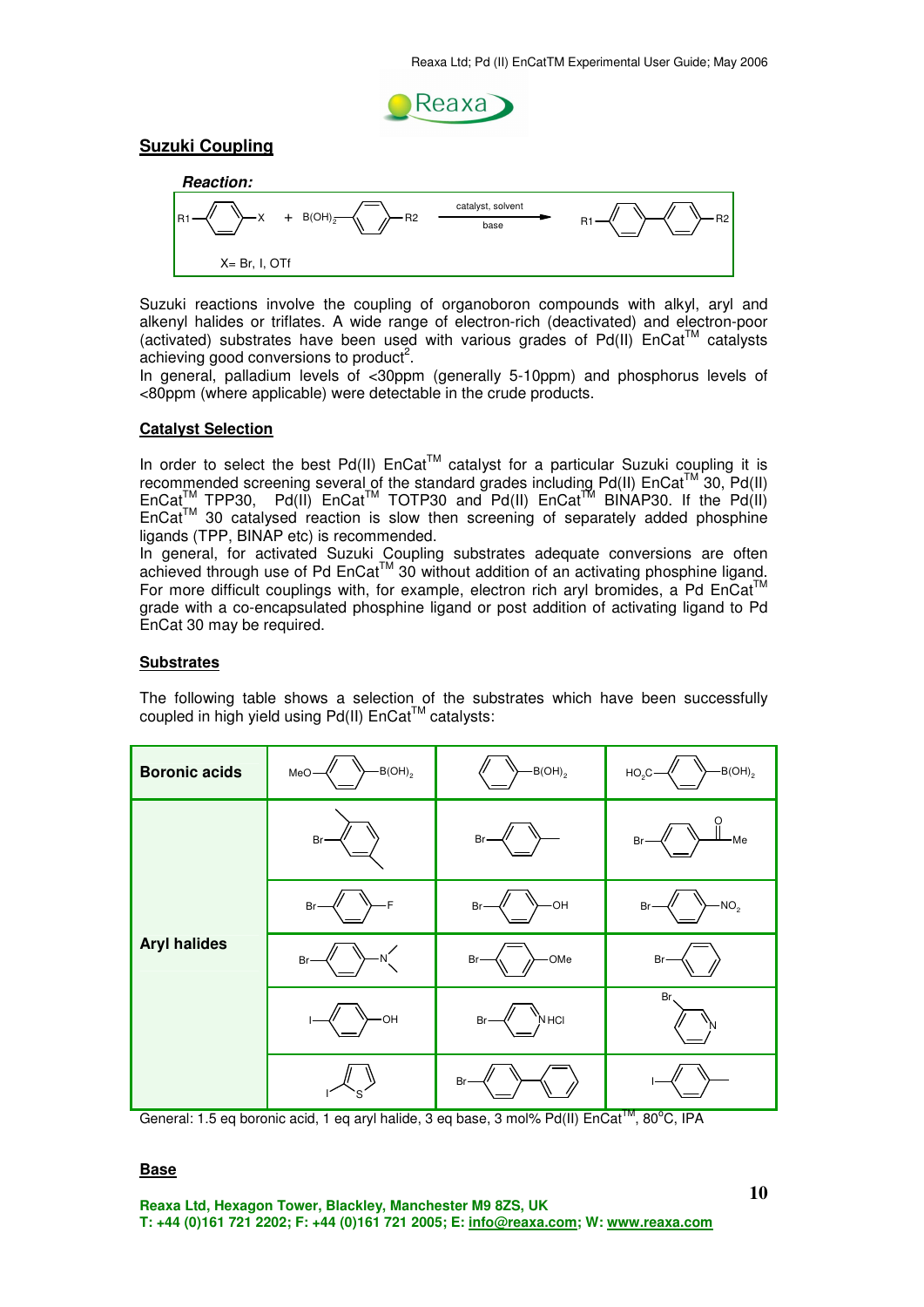

Pd(II) EnCat™ can be used effectively with a wide selection of inorganic and organic bases such as sodium carbonate, potassium carbonate, potassium phosphate, caesium carbonate, potassium fluoride and tetra-butyl ammonium salts (see later section).

#### **Ligands**

In many cases it is not necessary to add ligands to Pd(II)  $EnCat^{TM}$  40 and Pd(II)  $Encat^{TM}$ 30 catalysed reactions as activity is often sufficiently high. However, if the reaction rate is slow it is recommended to initially try ligand to metal ratios of <1/1 molar equivalents (ratios of Pd/P of 1/0.1 can be very effective).

#### **Reaction Kinetic Studies for Suzuki with Added Triphenylphosphine**

**Reaction:** 



Conditions: 3 mol% Pd,  $K_2CO_3$ , 80°C, IPA

#### **Results:**



**Fig 6**. Reaction kinetics of Suzuki reaction with added triphenylphosphine

Due to the lower porosity of the Pd(II)  $End^{\text{TM}}$  40 it is necessary to allow approx 1-2 hours contact time for a bulky phosphine ligand to diffuse through the matrix to activate the catalyst. If all the reagents are added from the beginning there is in effect an induction period before the reaction proceeds (note that this is not the case for the more porous  $Pd(II)$  EnCat<sup>TM</sup> 30 catalyst).

#### **Catalyst Recycling**

Pd(II) EnCat™ 30 and 40 have shown good recycle properties and may be re-used several times without significant loss in activity. Also due to low metal leaching from beads, the residual palladium content remains fairly constant after each recycle.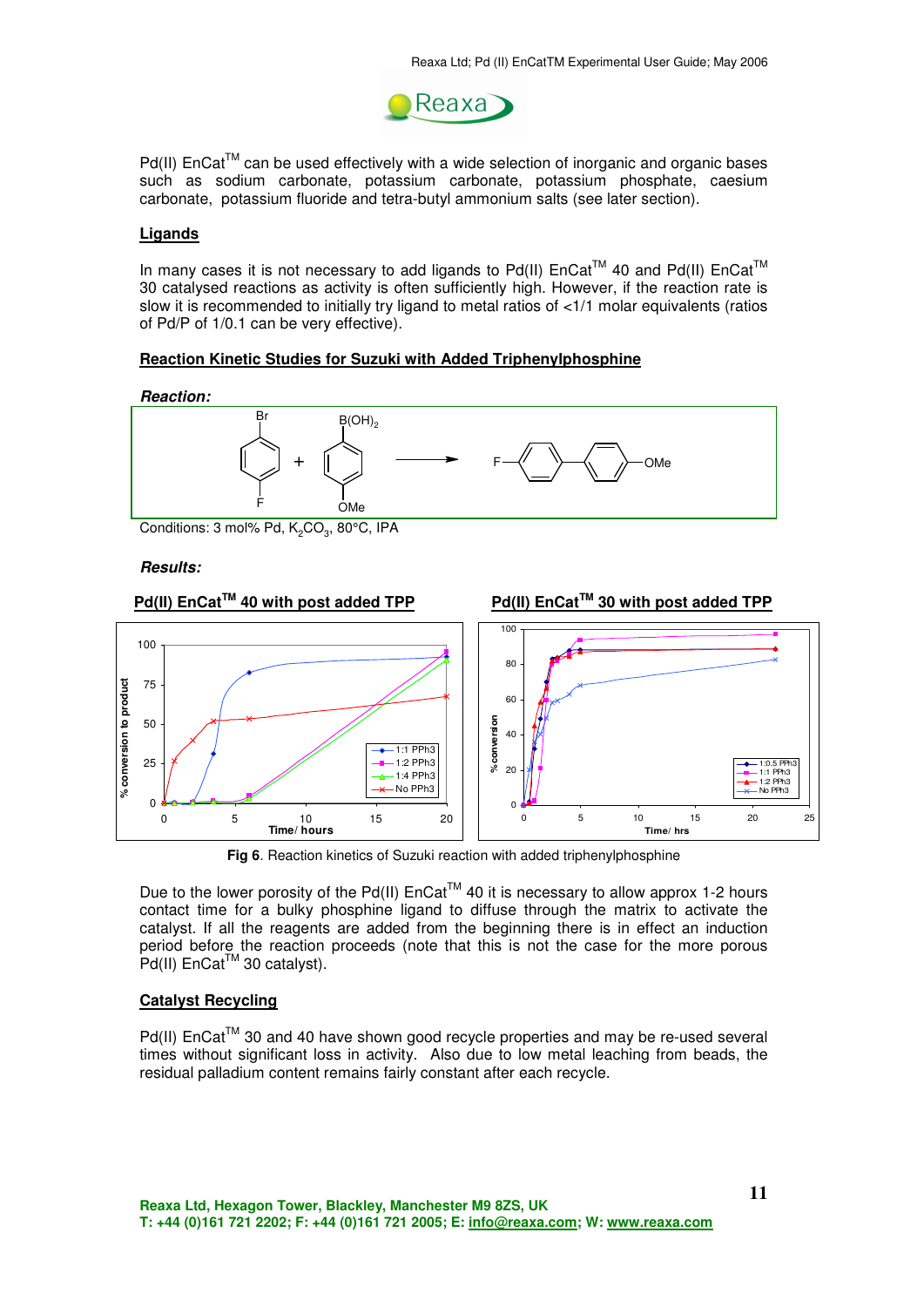

#### **Example of Pd(II) EnCat™ 40 or 30 Recycle in Susuki Coupling**



4-Methoxyphenylboronic acid (0.23g, 1.5 mmol) was dissolved in 2-propanol (9.5ml) and potassium carbonate (0.41g, 3 mmol) in water (0.5ml) added. 0.4mmol/g Pd(II)  $\text{Encat}^{\text{TM}}$  40 (0.07g, 3 mol %) was then added followed by 4-bromofluorobenzene (0.18g, 1 mmol) and the mixture agitated for 21 hours at 80°C. The mixture was cooled to room temperature and filtered through a sintered funnel. The filtrate was concentrated under reduced pressure to afford the biaryl product.

The Pd EnCat<sup>TM</sup> beads were washed on the filter with water (2x) followed by 2-propanol (5x) before being re-used in a Suzuki coupling reaction (the beads may also be washed further with the reaction solvent of choice prior to re-use).



**Fig 7** Recycling of Pd (II) EnCat™ 40 catalyst

#### **Reaction Kinetic Studies**



Kinetic studies of the above simple Suzuki coupling reaction demonstrate the activity differences between the standard products without the addition of extra activating ligand (see graph below, Fig 8). The resulting crude products contained Pd and P levels at <10ppm and <20ppm, respectively. It is recommended to start with catalyst levels at between 2 to 5 mol% Pd on substrates although it may well be possible to significantly reduce this level with optimisation.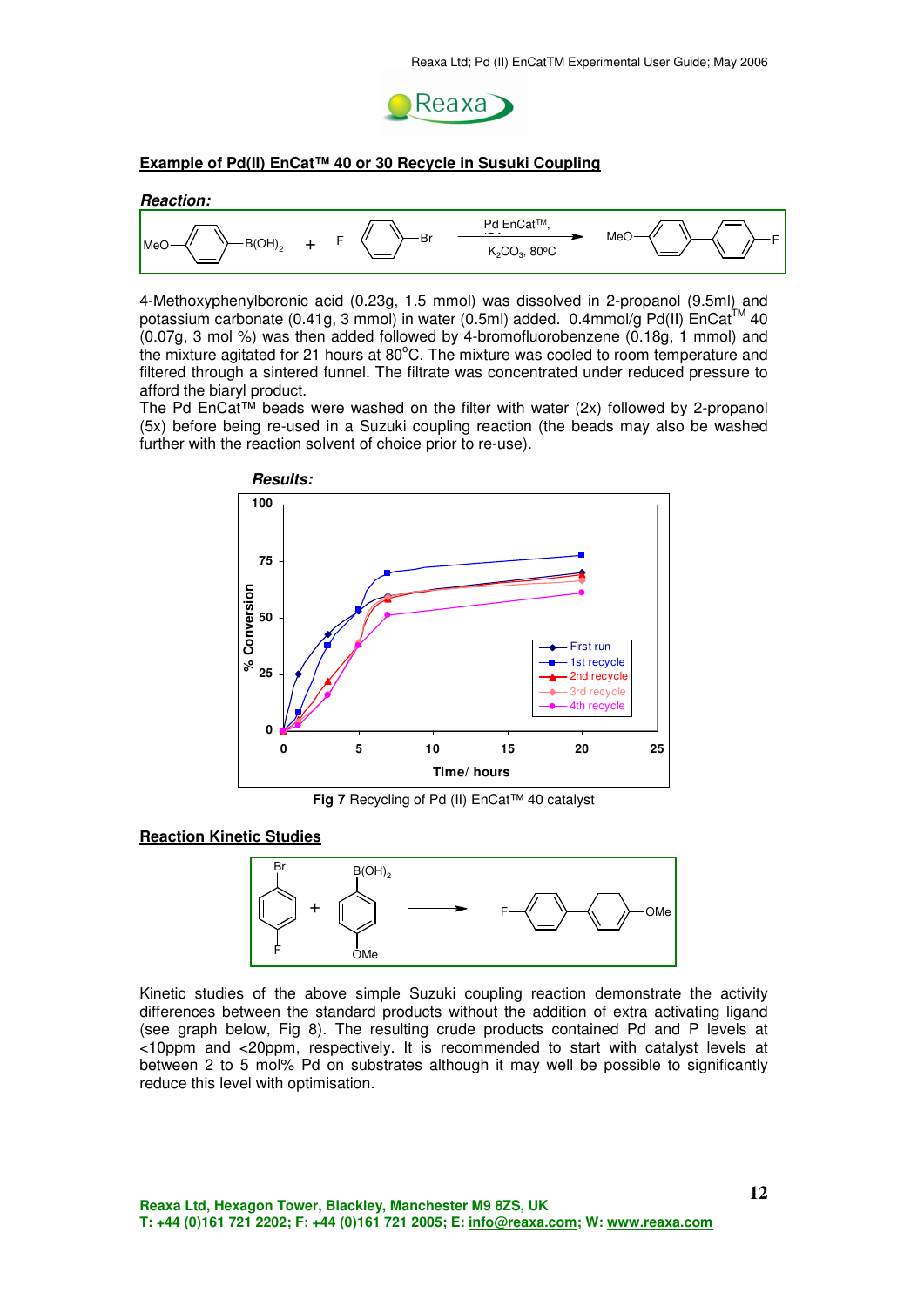



**Fig 8** Reaction kinetics of Pd (II) EnCat™ grades Conditions: 3 mol% Pd EnCat<sup>TM</sup>,  $K_2CO_3$ , 80°C, IPA/W (20:1).

#### **Comparison of Pd (II) EnCat™ in the Suzuki Coupling Reaction of 2-Bromo-p-xylene**



Phenylboronic acid (0.18g, 1.5 mmol) was dissolved in 2-propanol (9.5ml) in a 25ml reaction tube, and potassium carbonate (0.41g, 3 mmol) in water (0.5ml) added. Pd(II) EnCat™ (0.07g, 3 mol%) was added followed by 2-bromo-p-xylene (0.185g, 1 mmol) and the stirred mixture heated to 80°C. for 21 hours. Aliqouts of the mixture were analysed at regular intervals to determine % conversions (see fig 9).

After 21 hours the mixture was cooled to room temperature and filtered through a sintered funnel. The organic layer was concentrated under reduced pressure to afford the biaryl product.



**Fig 9** Comparison of Pd (II) EnCat™ in Suzuki reaction of 2-bromo-p-xylene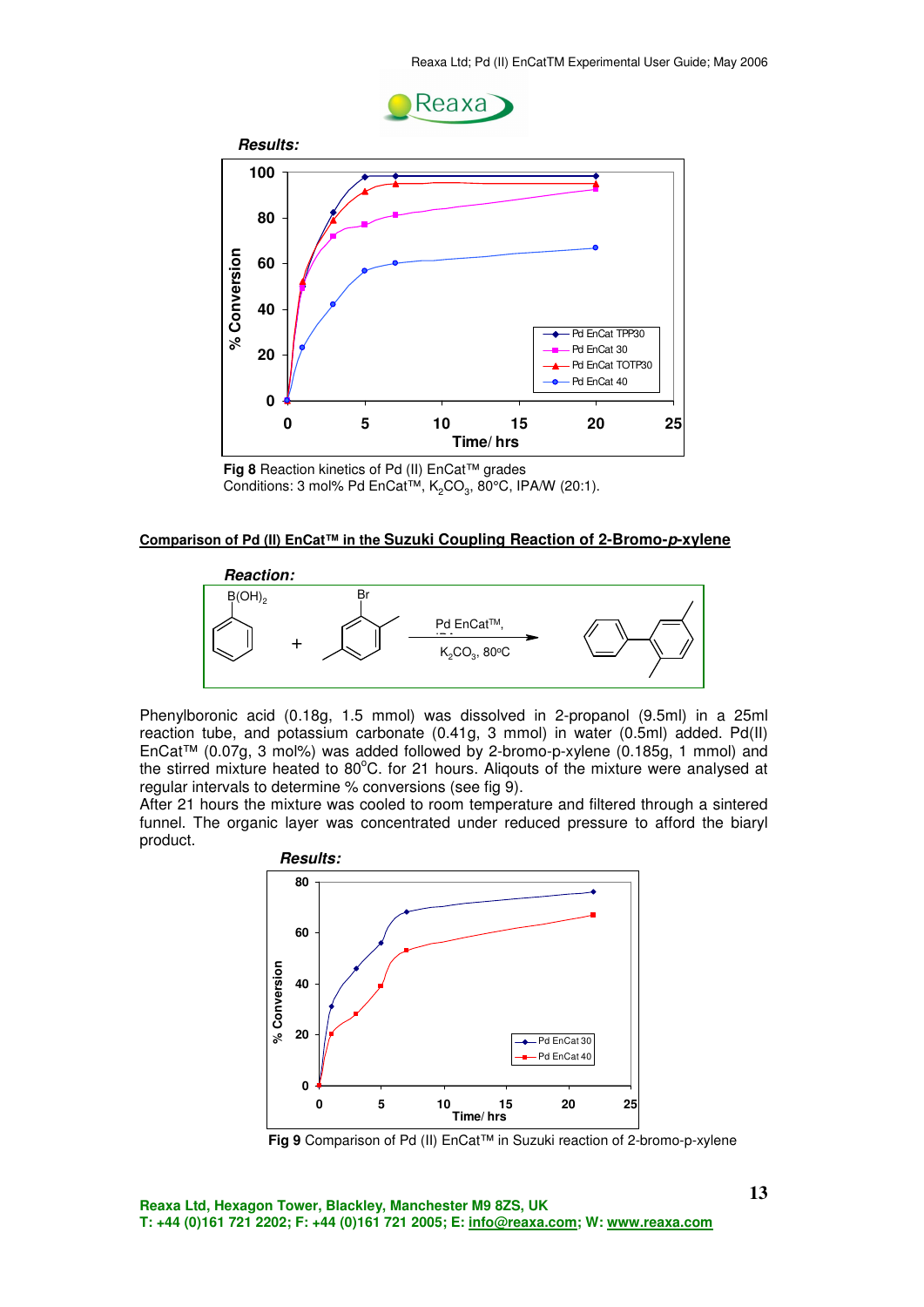

## **Use of Pd(II) EnCatTM BINAP30 in Suzuki Reactions**

#### **General Experimental**

The boronic acid (1.5 mmol, 1.5eq) was dissolved in isopropanol (4.5ml) and potassium carbonate (3 mmol, 2 eq) in water (0.5ml) added. Pd  $\text{Encat}^{\text{TM}}$  (0.07g, 3 mol%, 0.4 mmol/g Pd) was added followed by the aryl halide (1 mmol, 1 eq) and the mixture agitated for 21 hours at 80°C. The reaction was sampled and analysed at 4 and 21 hours by GC-MS. The mixture was then cooled to room temperature and filtered thorough a sintered funnel. The filtrate was then concentrated under reduced pressure to afford the biaryl product. The residual palladium content in the crude product was determined by ICP analysis.

The following tables summarise coupling results using  $Pd(II)$  EnCat<sup>TM</sup> BINAP30 catalyst on demanding electron rich aryl bromides.

| <b>Reaction</b> | <b>Boronic acid</b>         | <b>Aryl halide</b>     |         | % conversion | <b>Residual Metal</b> |          |
|-----------------|-----------------------------|------------------------|---------|--------------|-----------------------|----------|
|                 |                             |                        | 4 hours | 21 hours     | Pd/ppm                | $P$ /ppm |
| 1               | $-B(OH)_{2}$<br>MeO-        | Br-                    | 75      | >99          | $\overline{c}$        | 30       |
| $\overline{2}$  | $-B(OH)_{2}$<br>MeO         | -OH<br>Br              | 36      | 50           | 3                     | 38       |
| 3               | $-B(OH)_{2}$<br>MeO-        | $-N(Me)_2$<br>Br-      | 65      | 97           | 5                     | 47       |
| $\overline{4}$  | $-B(OH)_{2}$<br>MeO·        | Br                     | 79      | >99          | $\overline{c}$        | 34       |
| 5               | $-B(OH)_{2}$<br>MeO         | F<br>Br-               | 95      | 98           | 6                     | 50       |
| 6               | $B(OH)$ <sub>2</sub><br>MeO | NO <sub>2</sub><br>Br· | 99      | 92           | 9                     | 49       |
| $\overline{7}$  | $-B(OH)_{2}$<br>MeO-        | Br-                    | 95      | 96           | 4                     | 64       |

Note: high yields, low Pd contamination of crude product and relatively low P contamination.

The Table below compares Pd(II) EnCat™ BINAP30 yields at 21 hours with those of other  $Encat<sup>TM</sup>$  products.

| <b>Reaction</b> | Pd EnCat <sup>™</sup> 40 | Pd EnCat™<br><b>TPP30</b> | Pd EnCat™<br>TOTP30 | Pd EnCat <sup>™</sup><br><b>BINAP30</b> |
|-----------------|--------------------------|---------------------------|---------------------|-----------------------------------------|
|                 | 55                       | 74                        | 76                  | >99                                     |
| 2               | 27                       | 15                        | C                   | 50                                      |
| 3               | 68                       | 61                        | 100                 | 97                                      |
|                 | 53                       | 76                        | 91                  | >99                                     |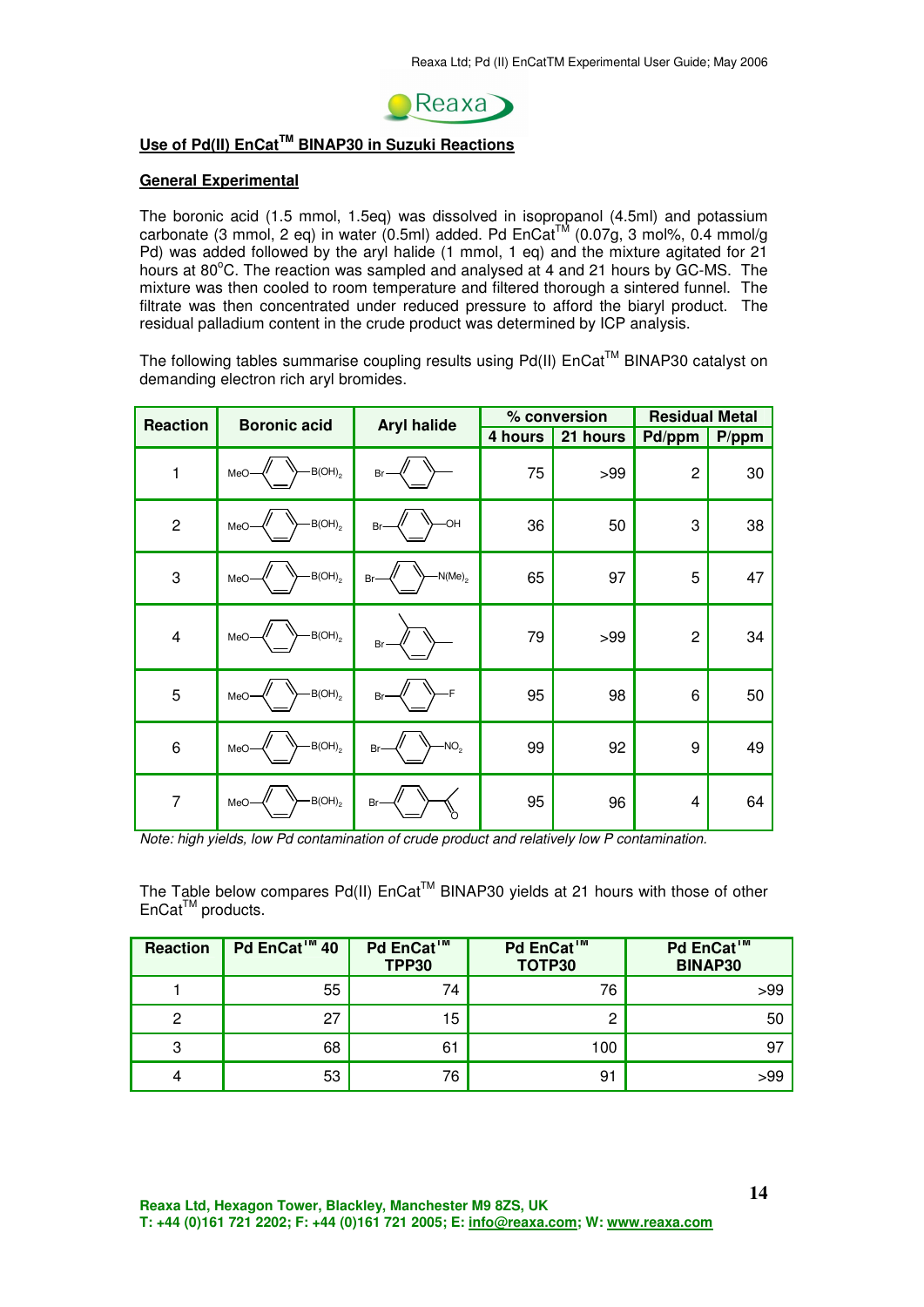

#### **Reaction Kinetics of Pd(II) EnCat™ BINAP30 in Standard Screening Reaction**



Conditions: 3 mol% Pd EnCat, 80°C, IPA/W 20/1, potassium carbonate



**Fig 10** Reaction Kinetics of Pd (II) EnCat™ BINAP30

#### **Reactions under Mild or (Semi) Continuous Conditions with Homogeneous Bases**

Homogeneous tetra-butylammonium salts can be used to carrying out Suzuki reactions using Pd(II) EnCat<sup>™</sup> 40 or Pd(II) EnCat<sup>™</sup> 30 under mild conditions with just stoichiometric quantities of base<sup>3</sup>.

Suzuki reactions proceed in high yield (see Table below) in toluene-methanol (9:1, v:v) in the presence of stoichiometric quantities of "Bu<sub>4</sub>NOAc, "Bu<sub>4</sub>NOH (1M in MeOH),  $n_{\text{Bu}_4}$ NOMe (20% w/v in MeOH) and  $n_{\text{Bu}_4}$ NF (1M in THF). At 110°C and in the presence of  $Pd(II)$  EnCat<sup>TM</sup> 40, each of the four  ${}^{n}Bu_4NX$  salts are extremely effective at facilitating the cross-coupling of bromobenzene and p-tolylboronic acid giving rise to 4-methylbiphenyl in near quantitative yields (see Table below, entries 1-4). At  $40^{\circ}$ C high coupling yields are obtained with the use of  $h$ <sup>h</sup>Bu<sub>4</sub>NOH and good yields with  $h$ <sup>n</sup>Bu<sub>4</sub>NOMe and  $h$ Bu<sub>4</sub>NF. The higher coupling yields observed for the  $"Bu_4NX$  (X = OH, OMe and F) relative to that seen with <sup>n</sup>Bu<sub>4</sub>NOAc may be attributed to the strongly nucleophilic nature of the hydroxide, methoxide and fluoride anions, which facilitates the transmetallation process.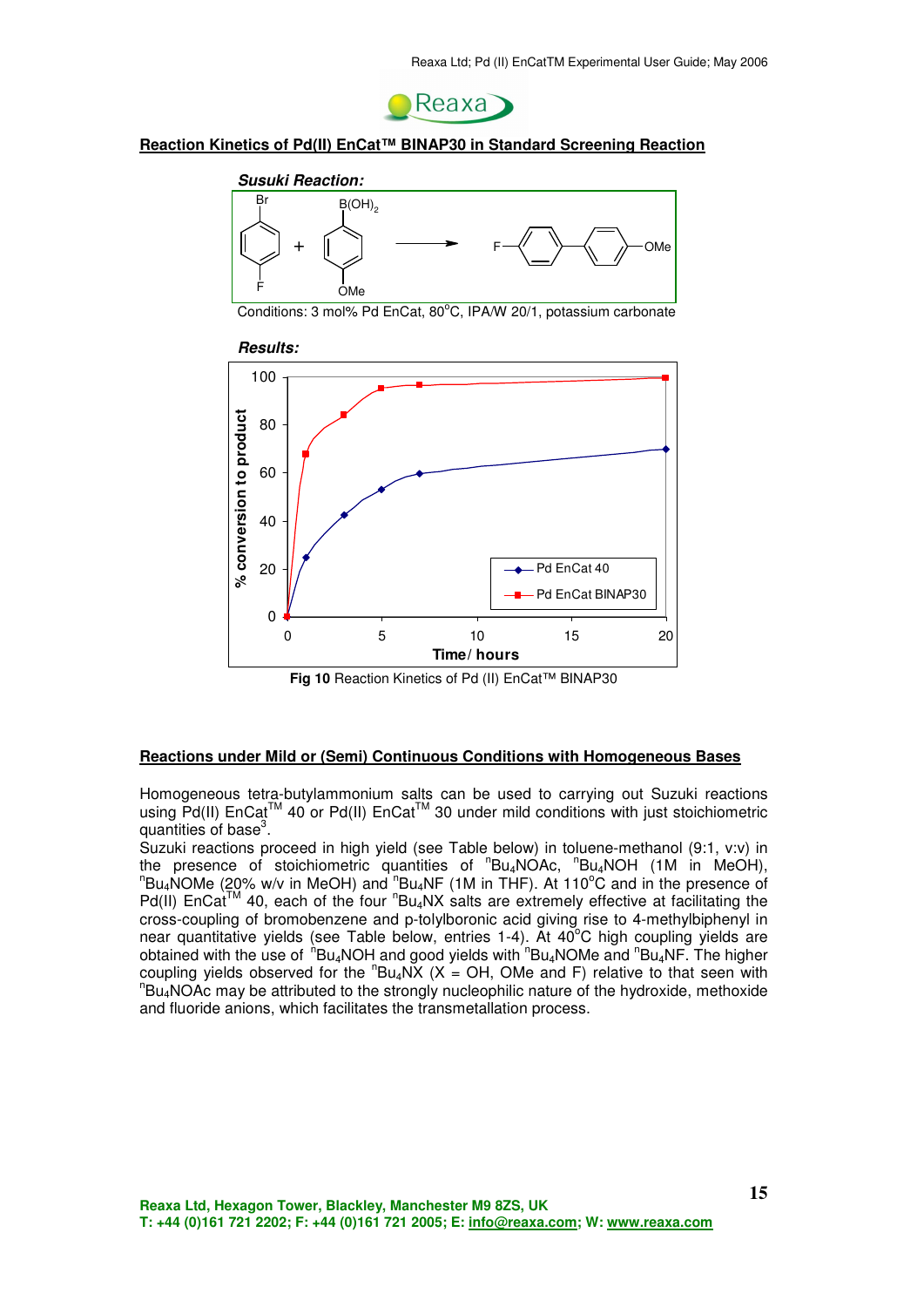

## **Results of Using Pd(II) EnCatTM 40 in the Presence of Tetra-butylammonium Bases**

# **Reaction:**  $B(OH)_2 +$

Conditions 0.4 mol% 0.4 Pd(II) EnCat<sup>™</sup> 40, MeOH-MePh (1/9), <sup>n</sup>Bu<sub>4</sub>NX (1 mmol), PhBr (1 mmol),  $MePhB(OH)<sub>2</sub>$  (1 mmol)

| <b>Table of Results:</b> |                              |                      |           |  |  |
|--------------------------|------------------------------|----------------------|-----------|--|--|
| <b>Entry</b>             | <b>Temp</b><br>$(^{\circ}C)$ | $n_{\text{B}u_4}$ NX | Yield (%) |  |  |
| 1                        | 110                          | $X = OAC$            | 98        |  |  |
| $\overline{c}$           | 110                          | $X = OH$             | 98        |  |  |
| 3                        | 110                          | $X = OMe$            | 98        |  |  |
| 4                        | 110                          | $X = F$              | 97        |  |  |
| 5                        | 40                           | $X = OAC$            | 59        |  |  |
| 6                        | 40                           | $X = OH$             | 85        |  |  |
| 7                        | 40                           | $X = OMe$            | 74        |  |  |
| 8                        | 40                           | $X = F$              | 76        |  |  |

Similarly, tetra-butylammonium bases can be used with the more porous Pd(II)  $\text{Encat}^{\text{TM}}$  30. Results in the table below for the Suzuki coupling of 4-bromofluorobenzene and phenyl boronic acid in isopropyl alcohol at 70°C show high yield in less than 30 minutes in all cases except for with  $n_{\text{Bu}_4F}$  as base. In addition the crude products contained 20 to 50ppm of palladium (ICP analysis). The high speed of these reactions and the low extent of catalyst leaching suggest that this system could be appropriate for a continuous flow Suzuki application.

## **Results Using Pd(II) EnCatTM 30 in the Presence Tetrabutylammonium Bases**



Conditions: 3 mol% 0.4 Pd(II)  $\text{Encat}^{\text{TM}}$  30, IPA,  $\text{``Bu4NX}$  (3 mmol), FPhBr (1 mmol), PhB(OH)<sub>2</sub> (1.5 mmol), 70 $^{\circ}$ C.

| <b>Results:</b>      |                               |                            |
|----------------------|-------------------------------|----------------------------|
| $n_{\text{B}u_4}$ NX | Yield at 30<br>minutes $(\%)$ | Yield at 60<br>minutes (%) |
| $X = OAC$            | 84                            | 84                         |
| $X = OH$             | 92                            | 92                         |
| $X = OMe$            | 80                            | 80                         |
| $X = F$              | 8                             | 23                         |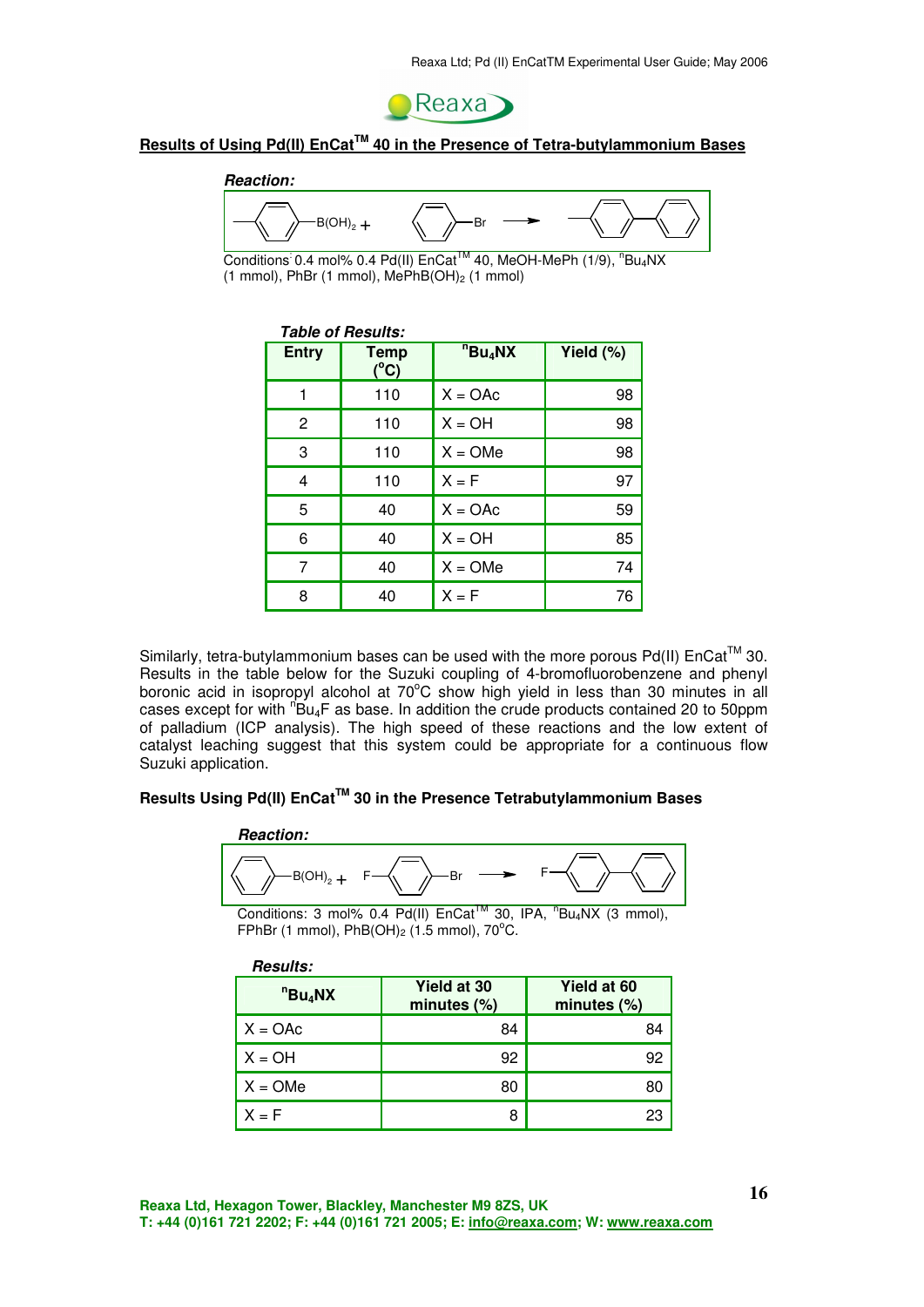

## **Boronate Ester Susuki Coupling Using Pd(II) EnCatTM 30**

Arylboronic esters are another important class of substrates often utilised in Suzuki coupling reactions. These compounds are particularly stable under reaction conditions and side products often resulting from deboronation of boronic acid substrates are avoided. Pd (II) EnCat™ has also shown to be an effective catalyst for the coupling reaction of these types of substrates:

**Reaction:** 



Conditions:  $3 \text{mol}$ % Pd EnCat<sup>TM</sup> 30, Base 1.5mmol, **A** 0.6mmol, **B** 0.5mmol, solvent 5 ml, temperature 80°C

**Results:** 

| <b>Solvent</b>    | Time (h) | <b>Base</b>                    |             | % Composition (by <sup>1</sup> H NMR) |    |
|-------------------|----------|--------------------------------|-------------|---------------------------------------|----|
|                   |          |                                | A           | в                                     |    |
| Dioxane           |          | K <sub>2</sub> CO <sub>3</sub> | No reaction |                                       |    |
| Dioxane           | 16       | $K_3PO_4$                      | 40          | 30                                    | 30 |
| <b>IPA/W 19/1</b> | 16       | K <sub>2</sub> CO <sub>3</sub> | 20          | υ                                     | 80 |

#### **Microwave Assisted Suzuki Couplings**

 $Pd(II)$  EnCat<sup>TM</sup> has been shown to be highly effective at catalysing reactions under microwave heating. The following examples below demonstrate use of  $Pd(II)$  EnCat<sup>TM</sup> 40 in the microwave-promoted synthesis of a biaryl library from a diverse set of boronic acids and aryl halides.<sup>4,5</sup> Optimal conditions were found to be 5 mol% Pd(II)  $Encat<sup>TM</sup>$  40, tetrabutylammonium acetate(1 equiv.), aryl bromide (1.5 equiv.), boronic acid (1.0 equiv) in acetonitrile at  $150^{\circ}$ C in microwave for 960 seconds. These conditions were optimised against substrate reactivity in order to generate robust general conditions in a Personal Chemistry Synthesiser microwave reactor.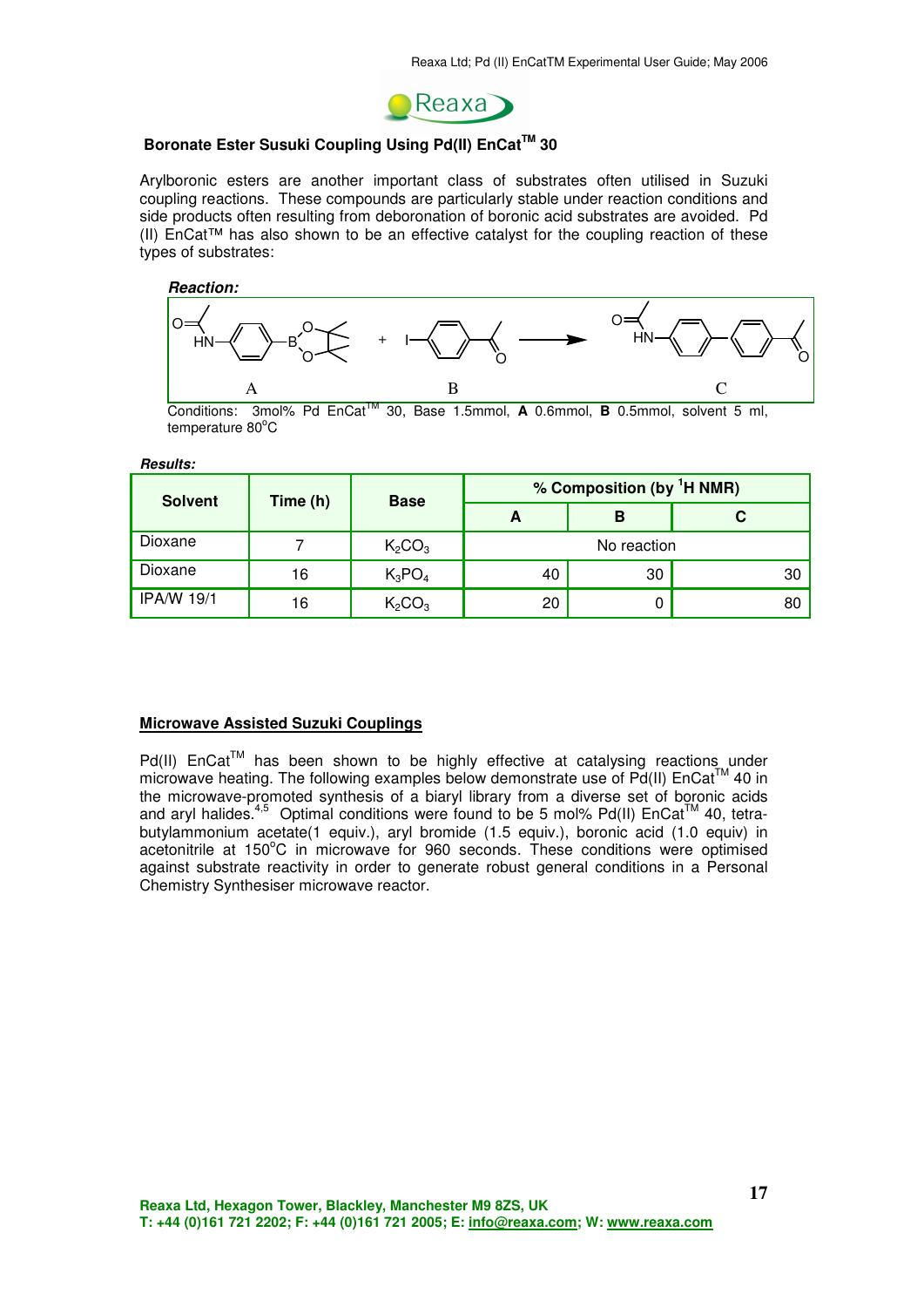

## **Procedure Using Pd(II) EnCatTM 40**



Conditions: 5 mol% Pd(II) EnCat<sup>™</sup> 40, Bu<sub>4</sub>NOAc, 1 equiv. Ar<sub>1</sub>Br, 1.5 equiv.  $Ar_2B(OH)_2$ ,  $CH_3CN$ , 150°C, microwave, 960 sec.

General: Prior to reaction, the base (tetra-n-butylammonium acetate) was dispensed in acetonitrile. Following the reaction, the mixture was cooled and the microencapsulated catalyst filtered off prior to purification. Alternatively, the reaction mixture can be applied to a disposable chromatography cartridge and purified directly.

#### **Specific Examples**

Scientists at Biotage (www.biotage.com) have successfully demonstrated the use of various Pd EnCat™ catalysts in microwave assisted Suzuki couplings<sup>6</sup>:

**Reaction:** 



| <b>Results:</b>                    |                    |                                     |
|------------------------------------|--------------------|-------------------------------------|
| Catalyst/compl.ligand<br>0.0125eq. | Ligand<br>0.025eq. | <b>Product</b><br>Yield %<br>(LCMS) |
| Pd(II) EnCat™40                    |                    | 17                                  |
| Pd(II) EnCat™30                    |                    | 28                                  |
| Pd(II) EnCat™40                    | $Ph_3P$            | 74                                  |
| Pd(II) EnCat™3 0                   | $Ph_3P$            | 99                                  |
| Pd(II) EnCat™ TPP30                |                    | 77                                  |
| Pd(II)EnCat™TOTP30                 |                    | 93                                  |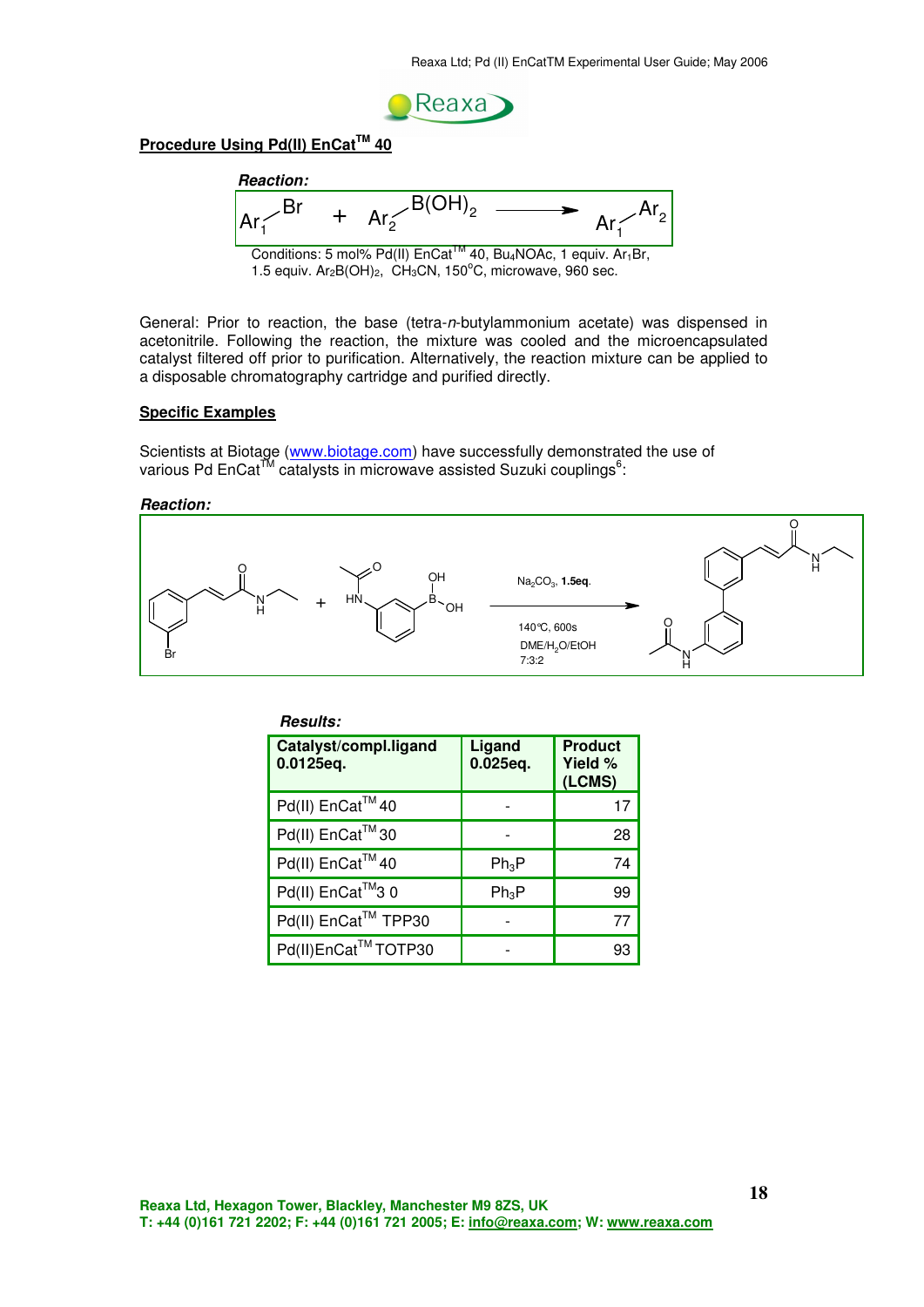



| <b>Results:</b>              |                    |                                |
|------------------------------|--------------------|--------------------------------|
| <b>Catalyst</b><br>0.0125eq. | Ligand<br>0.025eq. | <b>Yield Product</b><br>% LCMS |
| Pd(II)EnCat™40               |                    | 84                             |
| Pd(II)EnCat™30               |                    | 89                             |
| Pd(II)EnCat™40               | $Ph_3P$            | 99                             |
| Pd(II)EnCat™30               | $Ph_3P$            | 97                             |
| Pd(II)EnCat™TPP30            |                    | 92                             |
| Pd(II)EnCat™TOTP30           |                    | 78                             |

**Reaction:** 



**Results:** 

| <b>Catalyst</b><br>0.0125eq. | <b>Yield Product</b><br>% LCMS | <b>Yield Homocoupled</b><br>% LCMS |
|------------------------------|--------------------------------|------------------------------------|
| $PdCl2(PPh3)2$               | 66                             |                                    |
| Pd(II)EnCat™TPP30            | 62                             | 14                                 |
| Pd(II)EnCat™TOTP30           | 76                             |                                    |

#### **Experimental Conditions**

The microwave-assisted Suzuki reactions were performed on an Emrys Liberator™ (www.biotage.com). The experimental conditions had previously been optimised for reactions using a conventional soluble catalyst  $(PdCl<sub>2</sub>(Ph<sub>3</sub>P)<sub>2</sub>)$  and were directly applied to the reactions with the Pd EnCat<sup>TM</sup> catalysts. Reactions were performed at 0.2 mmol scale using 1.5 equivalents of base and boronic acid. The reactants were suspended in 1mL of solvent mixture and subjected to microwave heating for 600s at 140 °C with stirring in a 0.5-2 mL process vial. After the reaction, the reaction mixtures were cooled to room temperature and filtered. The filtrates were then analysed by LCMS.

Workers at Cambridge University have more recently described the design, optimisation and development of a Suzuki cross-coupling protocol mediated by Pd(II)  $\text{Encat}^{\text{TM}}$  30<sup>7</sup>. Direct, focussed microwave heating, whilst applying an external cooling source, enabled a

**Reaxa Ltd, Hexagon Tower, Blackley, Manchester M9 8ZS, UK T: +44 (0)161 721 2202; F: +44 (0)161 721 2005; E: info@reaxa.com; W: www.reaxa.com**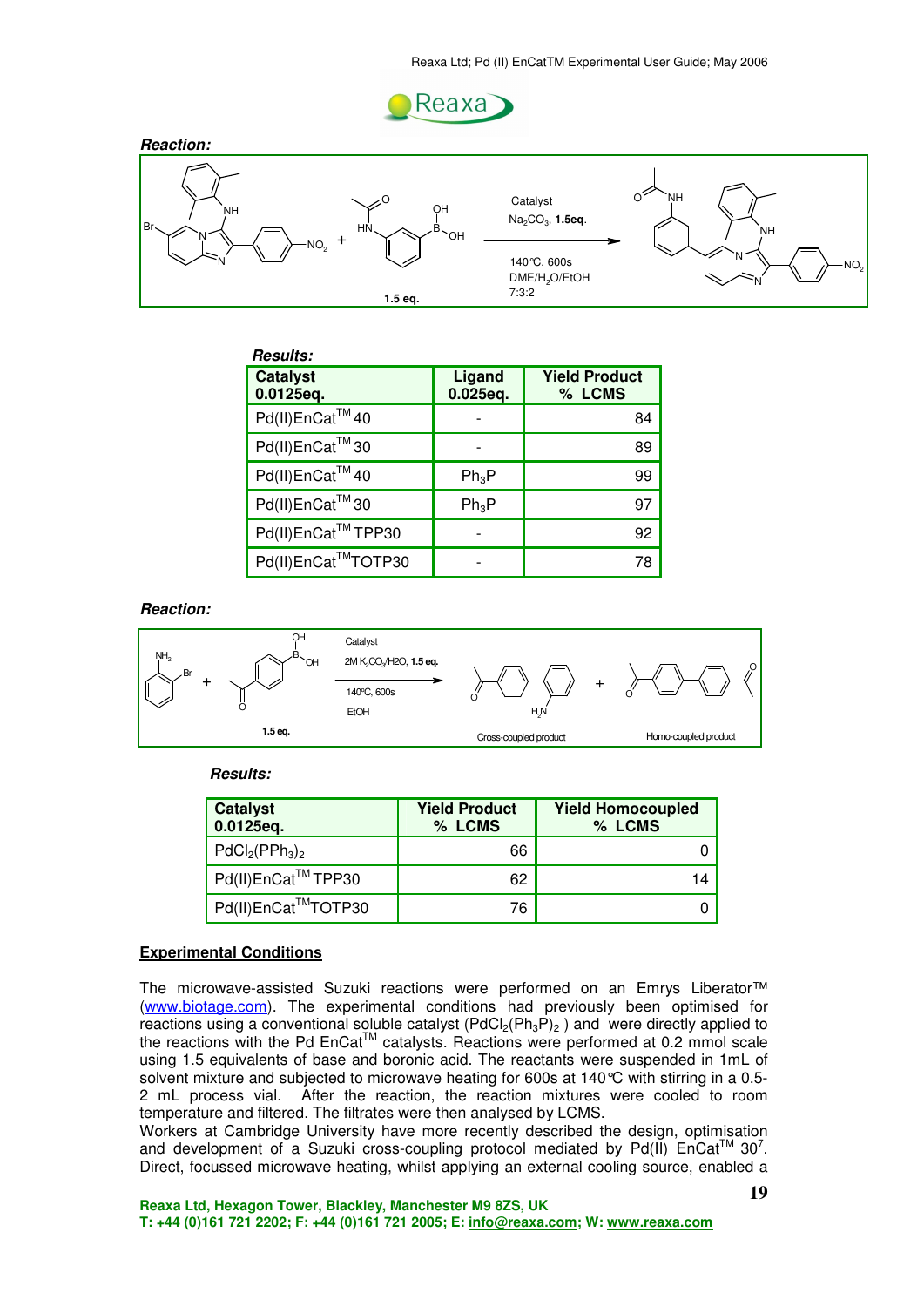

lower than normal bulk temperature to be maintained leading to significant improvements in overall yield and purity of the reaction products. This technique was applied in both batch mode for classical library preparation and in continuous flow applications producing multigram quantities of product.

#### **Continuous Flow Suzuki Reactions**

A number of reports have suggested that  $Pd(II)$  EnCat<sup>TM</sup> catalysts can be used to facilitate A number of reports have suggested that I dividend the conditions of passing reagents over a bed of continuous flow Suzuki reactions under mild conditions by passing reagents over a bed of catalyst packed in a column. Best results have been achieved with Pd(II)  $Encat<sup>T</sup>$ BINAP30. It is advised that an inert atmosphere be maintained over the catalyst and that the reaction mixture be fully homogeneous. Further information can be provided by writing to info@reaxa.com.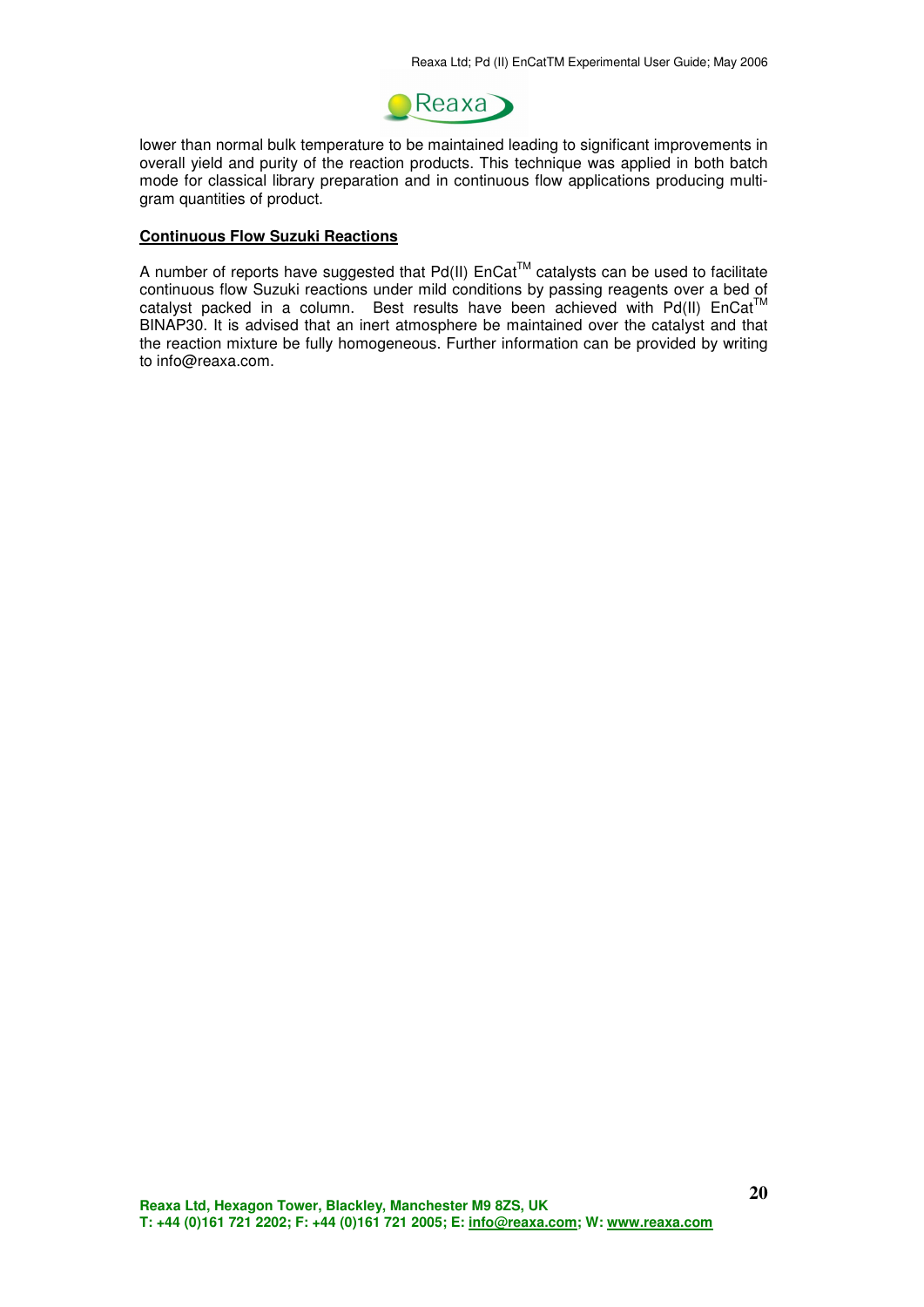

#### **Stille Reactions**

## **Using Pd(II) EnCatTM 30 and 40**

Pd(II) EnCat™ 30 and 40 can be used to catalyse Stlle couplings in good to excellent yield  $(Tab(e))^2$ 

#### **Reaction:**



Conditions: 2.5 mol% 0.4 Pd(II) EnCat 40, IPA-MePh (1/1), <sup>n</sup>Bu<sub>4</sub>NOAc, Me<sub>3</sub>SnPh,  $90^{\circ}$ C.

#### **Results:**

| <b>Transformation</b> | Yield $(\%)$ |  |
|-----------------------|--------------|--|
| $R = p-NO2$           | 99           |  |
| $R = p$ -OMe          | 88           |  |
| $R = p - F$           | 82           |  |
| $R = o$ -OMe          |              |  |

#### **Catalyst Recovery and Reuse**

The catalyst can be recovered and re-used as indicated in the table below for a series of sequential Stille reactions with 4-nitrobromobenzene. All reactions proceed to completion giving near quantitative yield of product. A progressive increase in reaction time was observed which may be indicative of some of the more accessible metal being removed during the reaction work-up or solvent washing following recovery of the catalyst.

| Br<br>Ph<br>Substrate:<br>O,N<br>O,N |    |     |           |    |  |
|--------------------------------------|----|-----|-----------|----|--|
| Run                                  |    | 2   | 3         |    |  |
| Yield (%)                            | 99 | 98  | 99        | 97 |  |
| Time/h                               | 3  | 4.5 | 12<br>___ | 24 |  |

Conditions: 2.5 mol% 0.4 Pd(II)  $EnCat^{TM}$  40, IPA- $\mathsf{MePh}\left(1/1\right),$   $^{\mathsf{n}}\mathsf{Bu}_{4}\mathsf{NOAc},$   $\mathsf{Me}_{3}\mathsf{SnPh},$   $\mathsf{90}^{\mathsf{o}}\mathsf{C}$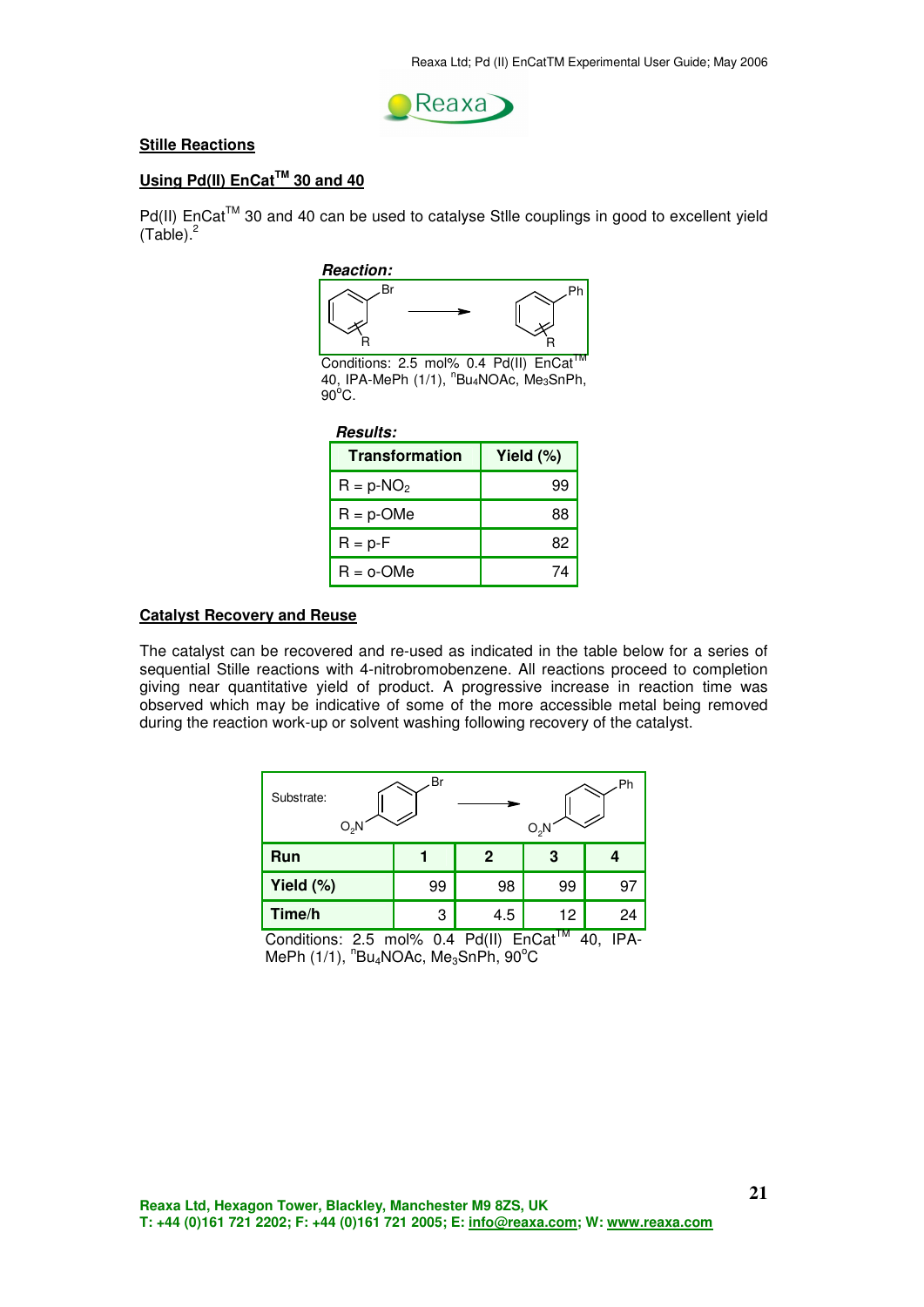

#### **Carbonylation Reactions**

## **Using Pd(II) EnCatTM 30 and 40**

Pd(II) EnCat™ 40 and 30 can be successfully used to catalyse the addition of carbon monoxide to aryl iodides to give substituted aryl esters in high yield (see Table below).<sup>2</sup>

 **Reaction:** 





| <b>Results:</b>       |   |           |  |
|-----------------------|---|-----------|--|
| <b>Transformation</b> |   | Yield (%) |  |
| $R = Me$              | C | 89        |  |
| $R = OMe$             | C | 99        |  |
| $R = COMe$            | C | 95        |  |
|                       | N | 93        |  |

Note: In the experimental procedure, the catalyst was simply removed by filtration. Following evaporation of the filtrate, the crude products were found to contain approximately 80 ppm of Pd (wt/wt) corresponding to about 1% leaching of the palladium from the microcapsules.

**\_\_\_\_\_\_\_\_\_\_\_\_\_\_\_\_\_\_\_\_\_\_\_\_\_\_\_\_\_\_\_\_\_\_\_\_\_\_\_\_\_\_\_\_\_\_\_\_**